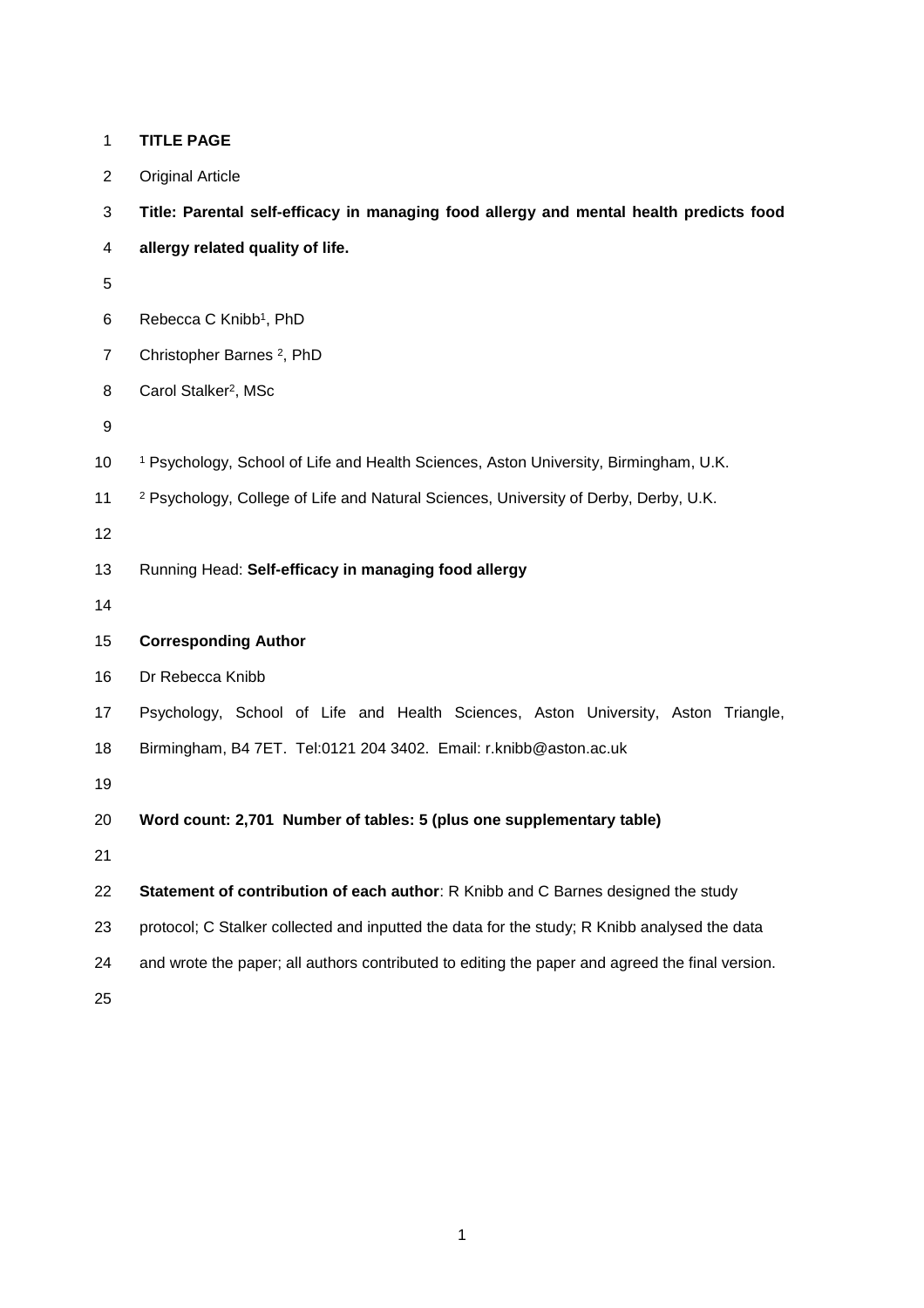Knibb R C, Barnes C, Stalker C

# **Parental self-efficacy in managing food allergy and mental health predicts food allergy**

**related quality of life.**

Pediatr Allergy Immunol

**ABSTRACT**

 **Background**: Food allergy has been shown to have a significant impact on quality of life (QoL) and can be difficult to manage in order to avoid potentially life threatening reactions. Parental self-efficacy (confidence) in managing food allergy for their child might explain variations in QoL. This study aimed to examine whether self-efficacy in parents of food allergic children was a good predictor of QoL of the family.

 **Methods**: Parents of children with clinically diagnosed food allergy completed the Food Allergy Self-Efficacy Scale for Parents (FASE-P), the Food Allergy Quality of Life Parental Burden Scale (FAQL-PB), the GHQ-12 (to measure mental health) and the Food Allergy Independent Measure (FAIM), which measures perceived likelihood of a severe allergic reaction.

 **Results**: A total of 434 parents took part. Greater parental QoL was significantly related to greater self-efficacy for food allergy management, better mental health, lower perceived likelihood of a severe reaction, older age in parent and child and fewer number of allergies (all p<0.05). Food allergy self-efficacy explained more of the variance in QoL than any other variable and self-efficacy related to management of social activities and precaution and prevention of an allergic reaction appeared to be the most important aspects.

 **Conclusions**: Parental self-efficacy in management of a child's food allergy is important and is associated with better parental QoL. It would be useful to measure self-efficacy at visits to allergy clinic in order to focus support; interventions to improve self-efficacy in parents of food allergic children should be explored.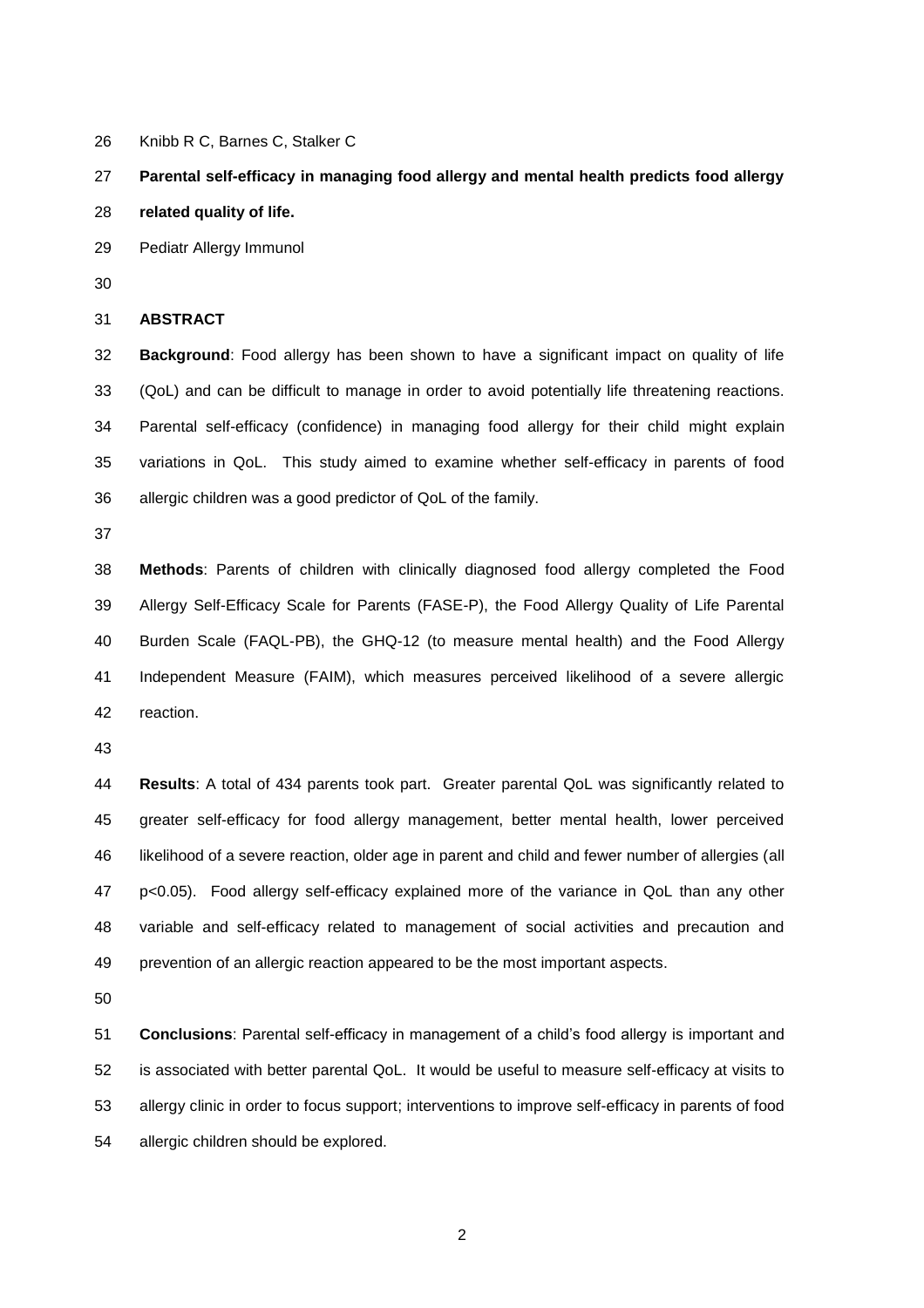- **Key words: confidence; food allergy; parents; quality of life; self-efficacy**
- 

## **Abbreviations:**

- FAIM: Food Allergy Independent Measure
- FASE-P: Food Allergy Self-Efficacy Scale for Parents
- FAQL-P: Food Allergy Quality of Life Parental Burden Questionnaire
- GHQ-12: General Health Questionnaire 12
- QoL: Quality of Life
- 
- **Requests for offprints should be sent to:**
- Dr Rebecca Knibb
- Psychology, School of Life and Health Sciences, Aston University, Aston Triangle,
- Birmingham, B4 7ET. Tel:0121 204 3402. Email: r.knibb@aston.ac.uk
- 
-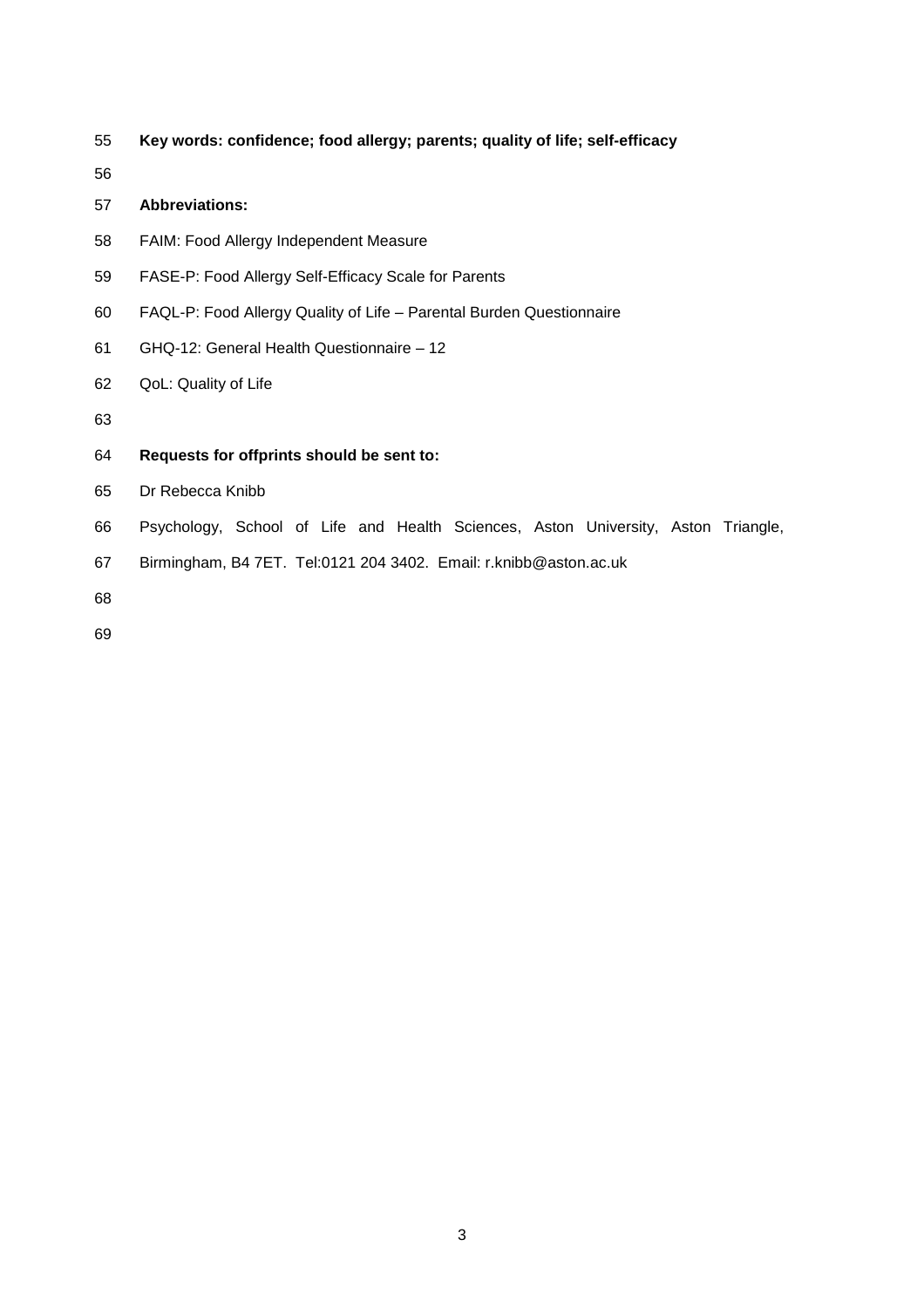#### 70 **INTRODUCTION**

71 Food allergy affects approximately 5% of children and is often a life-long condition with about 72 20% not growing out of their allergy<sup>(1)</sup>. Symptoms related to accidental ingestion of an 73 allergen can be severe and include urticaria, hives, swelling of lips, tongue and mouth and 74 anaphylactic shock. Optimal management of food allergy is complete avoidance of the 75 allergen and administration of antihistamine or adrenaline if accidental ingestion and a 76 reaction occurs  $(1,2)$ . Parents and children have reported that food allergy has a significant 77 impact on quality of life compared to healthy controls<sup>(3)</sup> and children with other chronic 78 conditions<sup>(4)</sup>. Quality of life is a multi-dimensional construct including emotional, social, 79 environmental and physical domains and should be viewed in the context of a person's 80 culture, value systems, goals, expectations, standards and concerns<sup>(5)</sup>. A number of domains 81 of quality of life appear to be affected in food allergy including social relationships, emotional, 82 school and financial<sup>(6)</sup>. The constant risk of a serious reaction is thought to be a major cause 83 of the burden of food allergy and an important factor in causing stress and worry in parents. 84 Parents, particularly mothers, have reported high levels of stress and anxiety<sup>(7)</sup> and have also 85 reported high levels of worry about their child having an anaphylactic reaction and uncertainty 86 around what to do if their child does go into anaphylactic shock $(8,9)$ .

87

88 Parental confidence in managing their child's food allergy may be an important factor to 89 consider in relation to the burden of food allergy and its impact on quality of life. Confidence 90 and the belief in your ability to carry out certain actions and manage situations has been 91 defined as self-efficacy<sup>(10)</sup>. Self-efficacy has been related to psychological wellbeing in 92 mothers of children with long term conditions such as Cerebral Palsy $(11)$  and in parents of 93 children with diabetes, where it has been shown to relate to better management of the child's 94 condition regarding glycaemic control and better quality of life<sup> $(12)$ </sup>. Interventions which seek to 95 enhance self-efficacy (e.g. delivered through education, training or self-management) lead to 96 improvements in quality of life, self-management and coping with asthma<sup>(13-15)</sup> and other long-97 term conditions<sup>(16)</sup>. Self-efficacy has not been examined before in relation to food allergy. 98 Therefore, the aim of this study was to examine whether self-efficacy in parents of food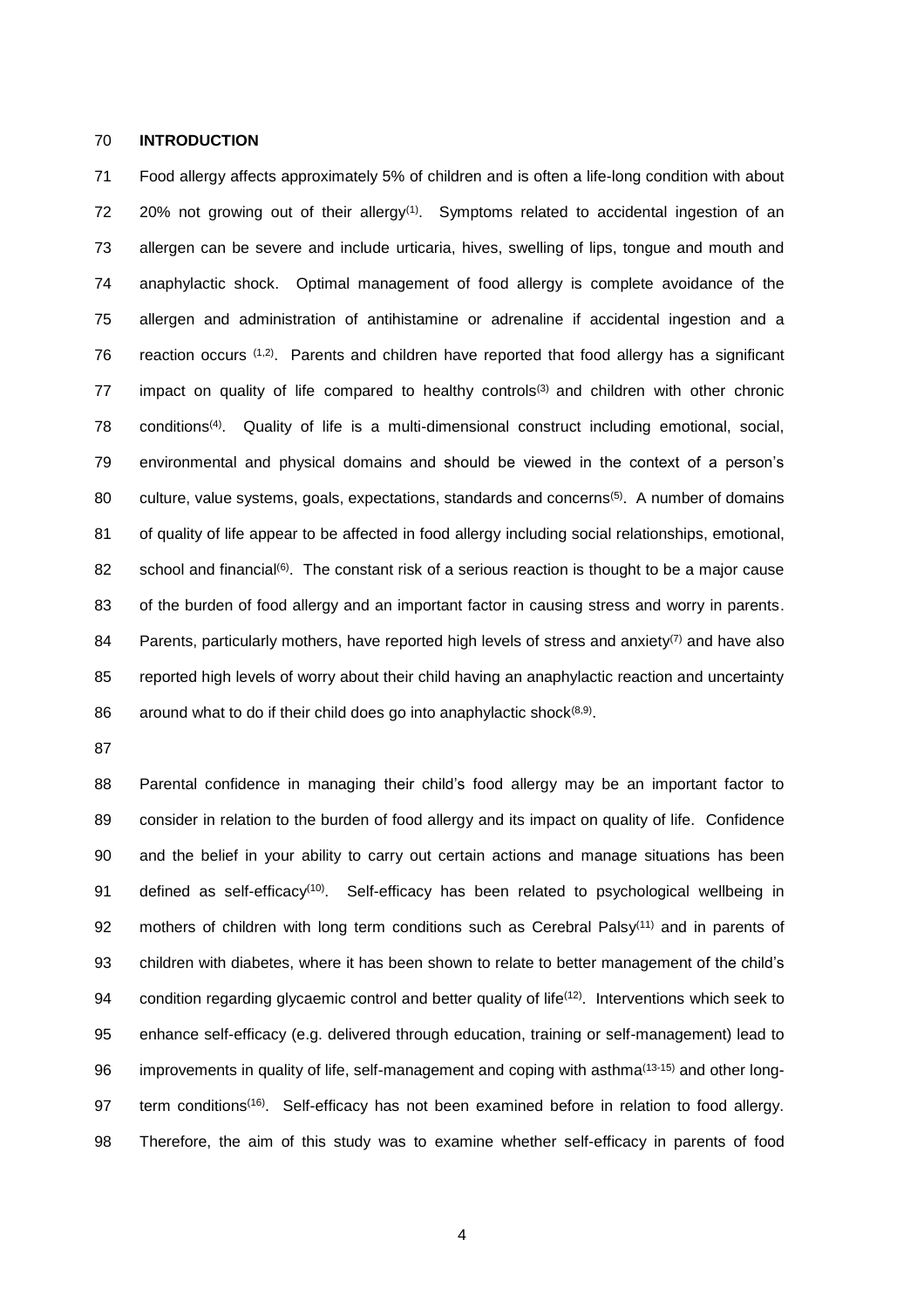| 99  | allergic children was a predictor of parental quality of life. As parents of children with food                           |
|-----|---------------------------------------------------------------------------------------------------------------------------|
| 100 | allergy have reported high levels of distress <sup><math>(7-9)</math></sup> , mental health was also examined in order to |
| 101 | explore the unique contribution self-efficacy might make to quality of life relative to mental                            |
| 102 | health and food allergy characteristics.                                                                                  |
| 103 |                                                                                                                           |
| 104 |                                                                                                                           |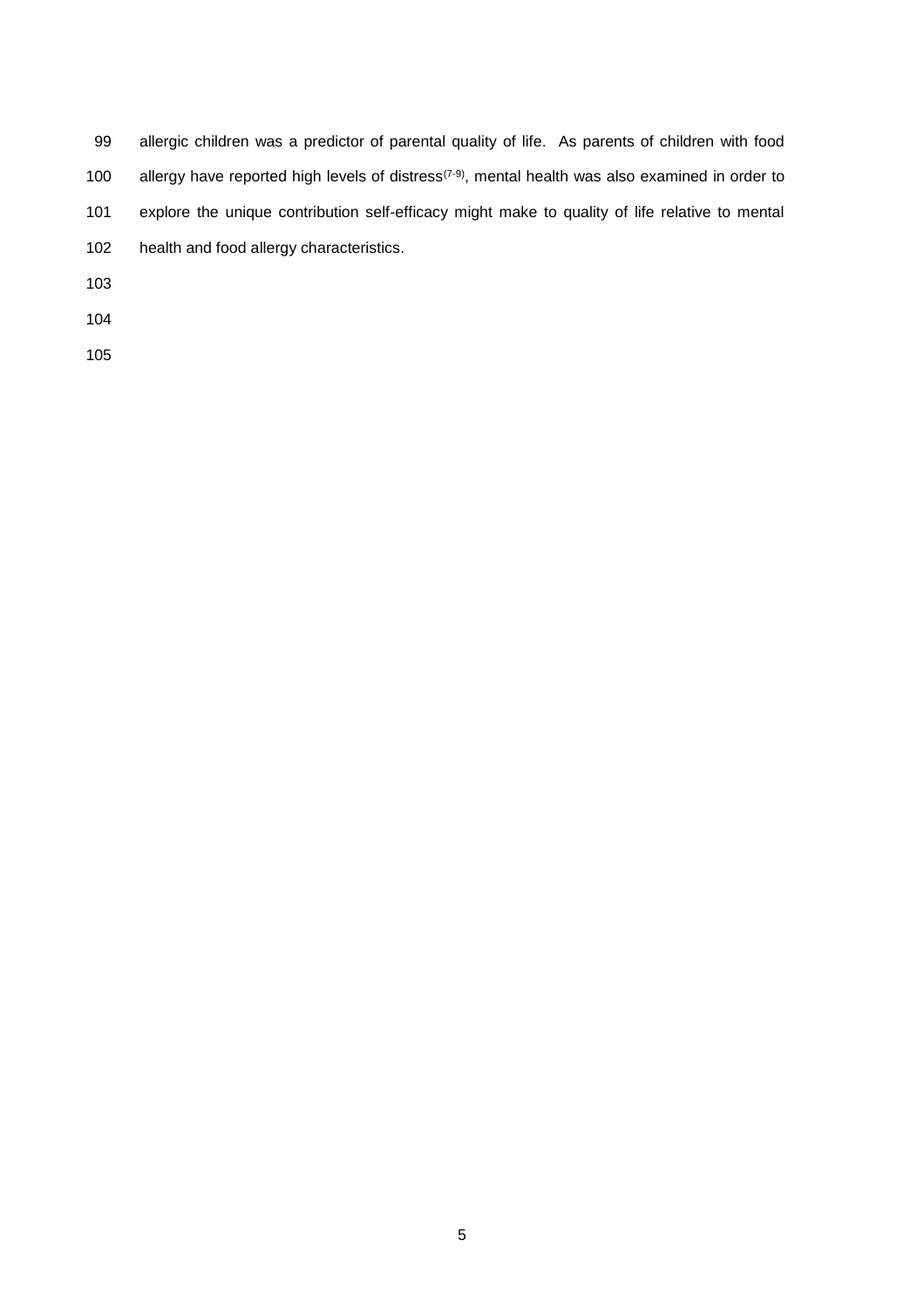**METHODS**

 Ethical approval was provided by the Psychology Research Ethics Committee at the University (102-13-CB). All participants gave informed consent to take part.

#### *Participants and procedure*

 Participants were recruited from the general population via advertisement of an online survey through social media channels such as Facebook and Twitter and through the Anaphylaxis Campaign's website. Emails advertising the study were also sent to all eligible members of the Campaign although parents did not need to be members of the Campaign to take part. Inclusion criteria for the study were that the participant was a parent who had at least one child under the age of 18 years living in the family home who had a food allergy diagnosed by a clinician at an allergy clinic. There were no exclusion criteria, although participants needed to be able to understand written English in order to take part in the study as the scales used were only validated in the English language. Participants completed the questionnaires anonymously.

#### *Measures*

123 The Food Allergy Self-Efficacy scale for Parents (FASE-P) $(17)$  is a 21 item scale measuring parental self-efficacy or confidence in managing food allergy in their child. It is scored on a 0- 100 scale with higher score representing greater confidence. It has five sub-scales: managing social activities, precaution and prevention of an allergic reaction, identifying allergens, treating an allergic reaction and seeking information about food allergy. The scale has good to excellent internal consistency (alpha=0.88 for total scale; 0.63-0.89 for the sub- scales), excellent re-test reliability (r=.82) and has been shown to have good construct and 130 discriminative validity  $(17)$ .

132 Food Allergy Quality of Life – Parental Burden (FAQL-PB) scale<sup>(18)</sup> has 17 items and uses a 7-point Likert scale ranging from 1 (not troubled) to 7 (extremely troubled). Questions include issues concerning going on vacation, social activities and worries and anxieties over the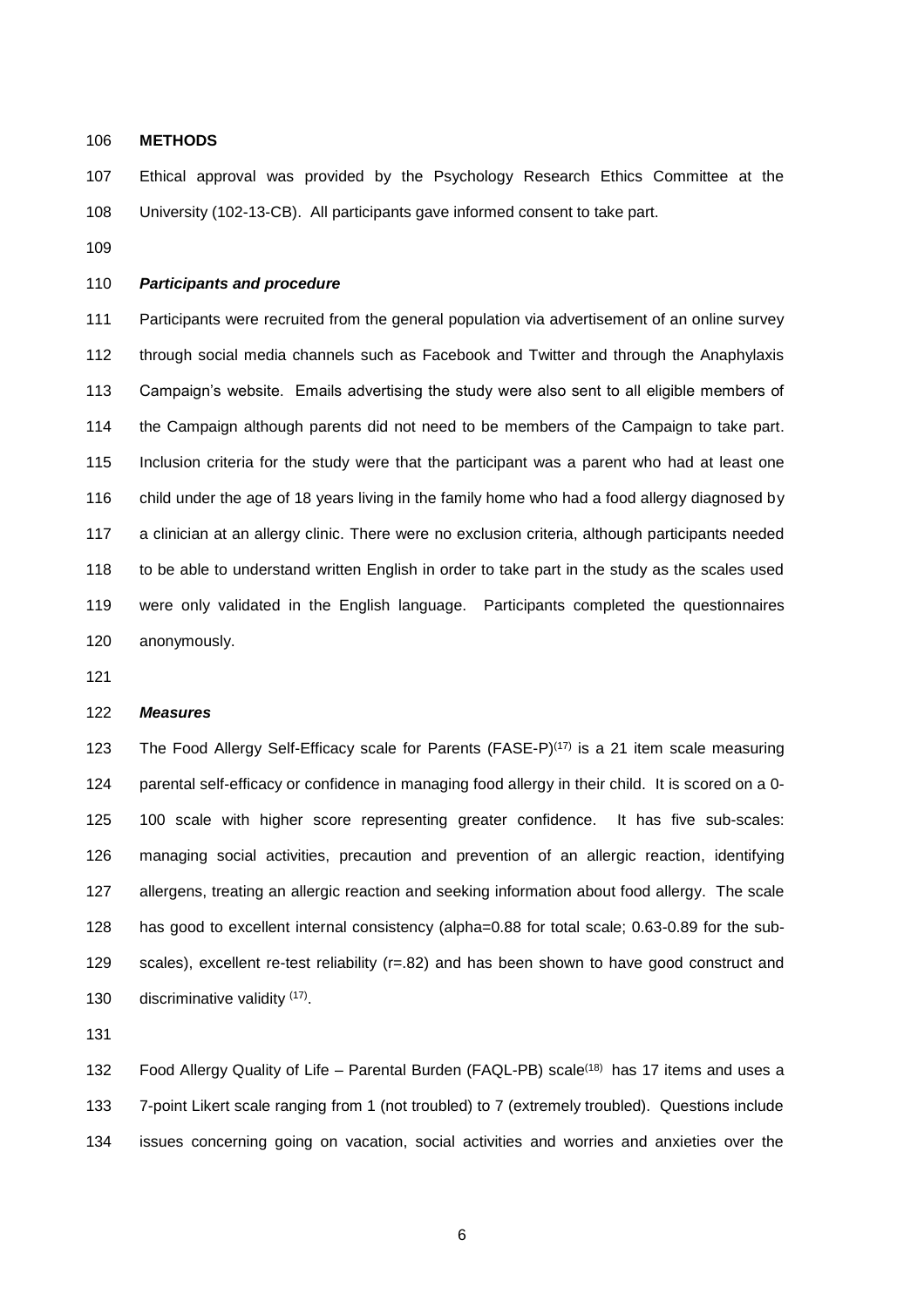previous week. A higher score indicates greater parental burden. Reliability has been 136 reported as excellent in a U.S. sample (Cronbachs  $\alpha = 0.95$ ) (18) and in a U.K. sample (α > 137  $0.85$ ) (19).

 Food Allergy Independent Measure (FAIM) has 4 items which measure the severity of perceived risk of an accidental reaction to food and the perceived risk of not being able to treat a reaction appropriately. Items are answered on a 7-point Likert scale with a greater score indicating a higher level of perceived seriousness. It is a well used and valid means of 143 measuring the perceived severity of food allergy  $(20)$ .

145 General Health Questionnaire – 12 (GHQ-12)  $(21)$  is a 12 item scale of current mental health which asks individuals to state how they have felt over the last few weeks. It uses a 4 point Likert scale from not at all (scored 0) to much more than usual (scored 3). Scores are summed and have a range from 0 to 36. Scores over 11-12 indicate a risk of being 149 diagnosed with a mental illness. The scale has excellent reliability (Cronbach's  $\alpha = 0.77$ - $0.93$ ) and good validity  $(21)$ .

## *Demographic and food allergy questionnaire*

 A questionnaire to gather demographic information from the parent and food allergy information about their child was developed based on that used in previous published 155 studies<sup>(22)</sup>. Information collected included the type of food allergy, symptoms, how the allergy was diagnosed, medication, history of anaphylaxis and presence of other atopic conditions such as asthma, hay-fever and eczema.

#### **Statistical analysis**

Data analyses were conducted using SPSS version 21, and all tests were 2-tailed with a

significance level set at p<0.05. Missing demographic and food allergy information was

- treated pairwise; there were no missing answers for any of the psychometric scales and
- everyone who completed all questionnaires was included in the analysis. Tests for normality,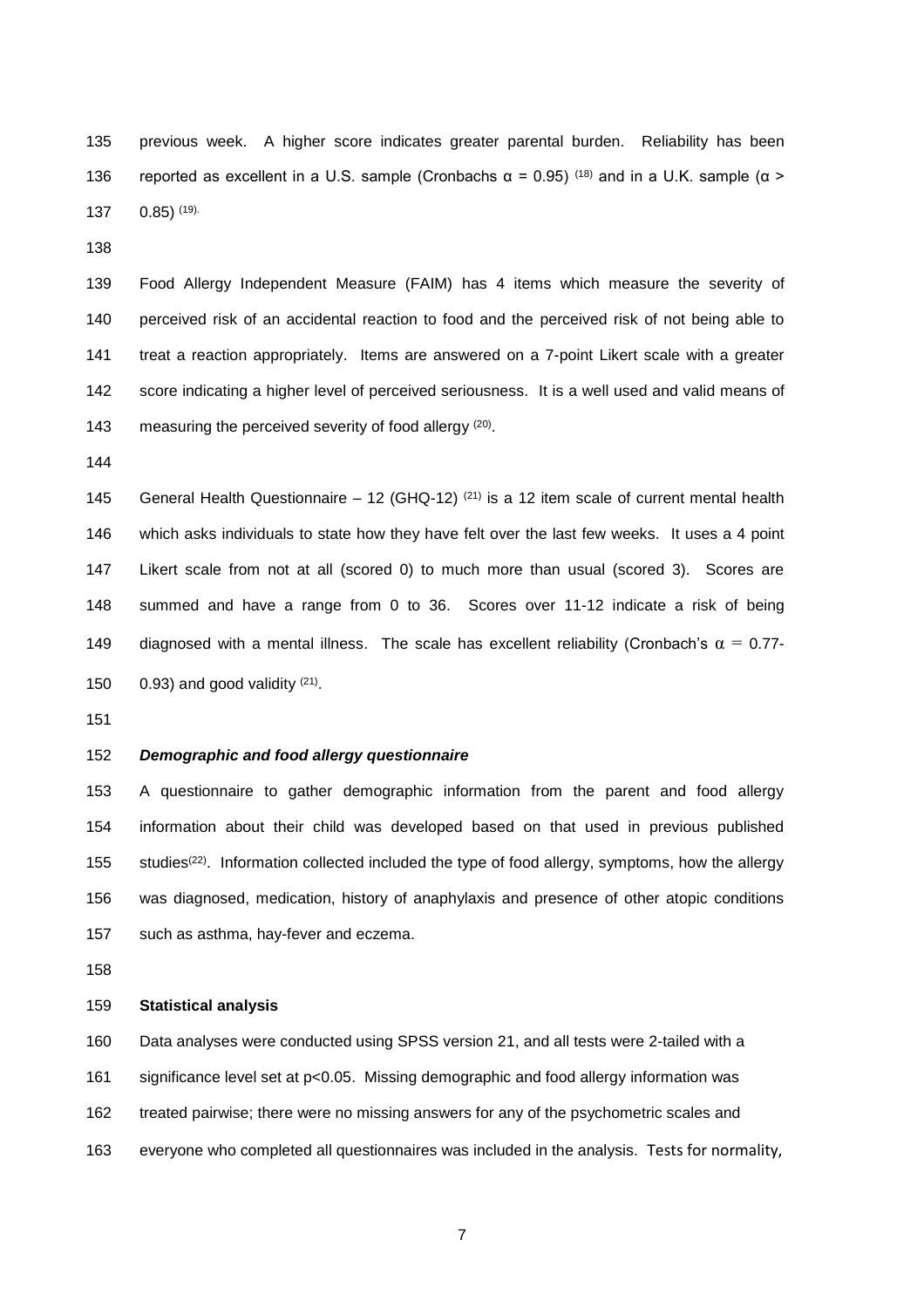| 164 | kurtosis and skew were conducted and showed the data to be within acceptable levels and    |
|-----|--------------------------------------------------------------------------------------------|
| 165 | so parametric tests were conducted. Pearson's bivariate correlations were conducted to     |
| 166 | examine relationships between quality of life and other continuous variables such as self- |
| 167 | efficacy and mental health. Independent t-tests were conducted to look at differences in   |
| 168 | quality of life across demographic variables. Hierarchical regression was conducted to     |
| 169 | examine which factors were predictive of quality of life.                                  |
| 170 |                                                                                            |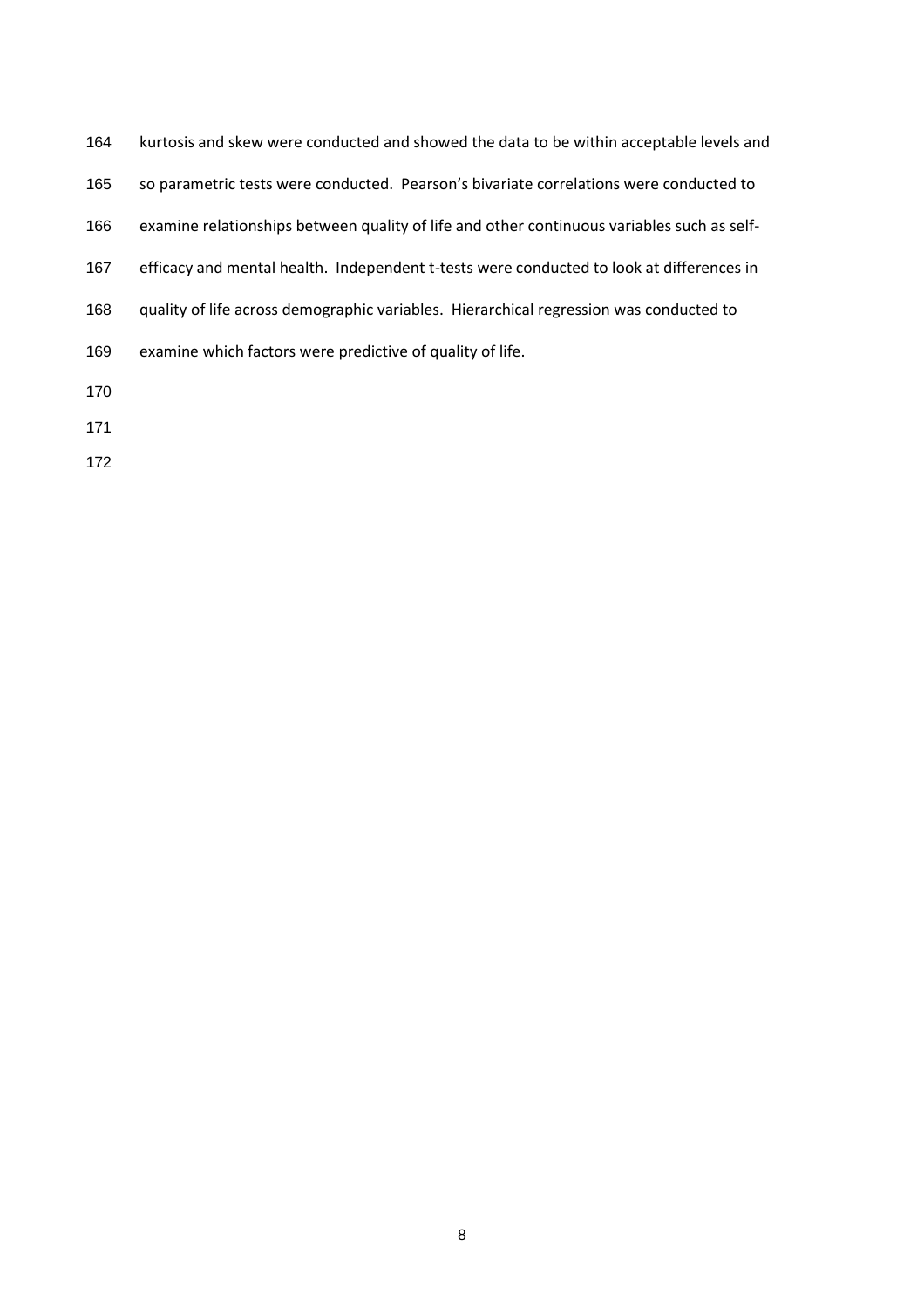#### **RESULTS**

 A total of 434 parents completed the questionnaires for 482 children with food allergy. Demographic information for participants can be found in Table 1 and food allergy information can be found in Table 2. Means and standard deviations of scores for each measure can be found in Table 3. Mean GHQ scores exceeded the cut-off score for being at risk of being diagnosed with a mental illness. Examination of mean scores of the sub-scales for self- efficacy showed that parents appeared to be least confident in managing social activities and seeking information about food allergy.

#### *Relationships between quality of life, self-efficacy and mental health*

 Pearson's correlations between quality of life, self-efficacy, mental health and FAIM scores can be seen in Table 4. Better quality of life was significantly related to greater self-efficacy for food allergy management (p<0.001), better mental health (p<0.001) and lower perceived 186 likelihood of a severe reaction ( $p<0.001$ ). The correlations with total mean self-efficacy were particularly strong and there were also strong correlations between quality of life and self- efficacy for managing social activities (p<0.001). To explore whether mental health status and FAIM scores were influencing the relationship between self-efficacy and quality of life, partial correlations were run. After controlling for mental health, the unique relationship between quality of life and self-efficacy was still significant (-.512, p<0.001). After controlling for FAIM scores, the unique relationship between quality of life and self-efficacy was also still significant (-.533, p<0.001).

#### *Relationships between quality of life, parent, child and food allergy characteristics*

 Greater quality of life was significantly related to older age in parent and child and fewer numbers of allergies (Table 4). Significantly poorer quality of life was reported in parents of children who had asthma (mean=75.88, s.d.=21.32) compared to children without (mean=69.03, s.d.=19.13), (t=2.76(399), p=0.006) and children who had eczema (mean= 75.46, s.d.=21.09) compared to children without (mean=68.67, s.d.=18.91), (t=2.18(415), p=.03). Significantly poorer quality of life was also reported in parents of children who had egg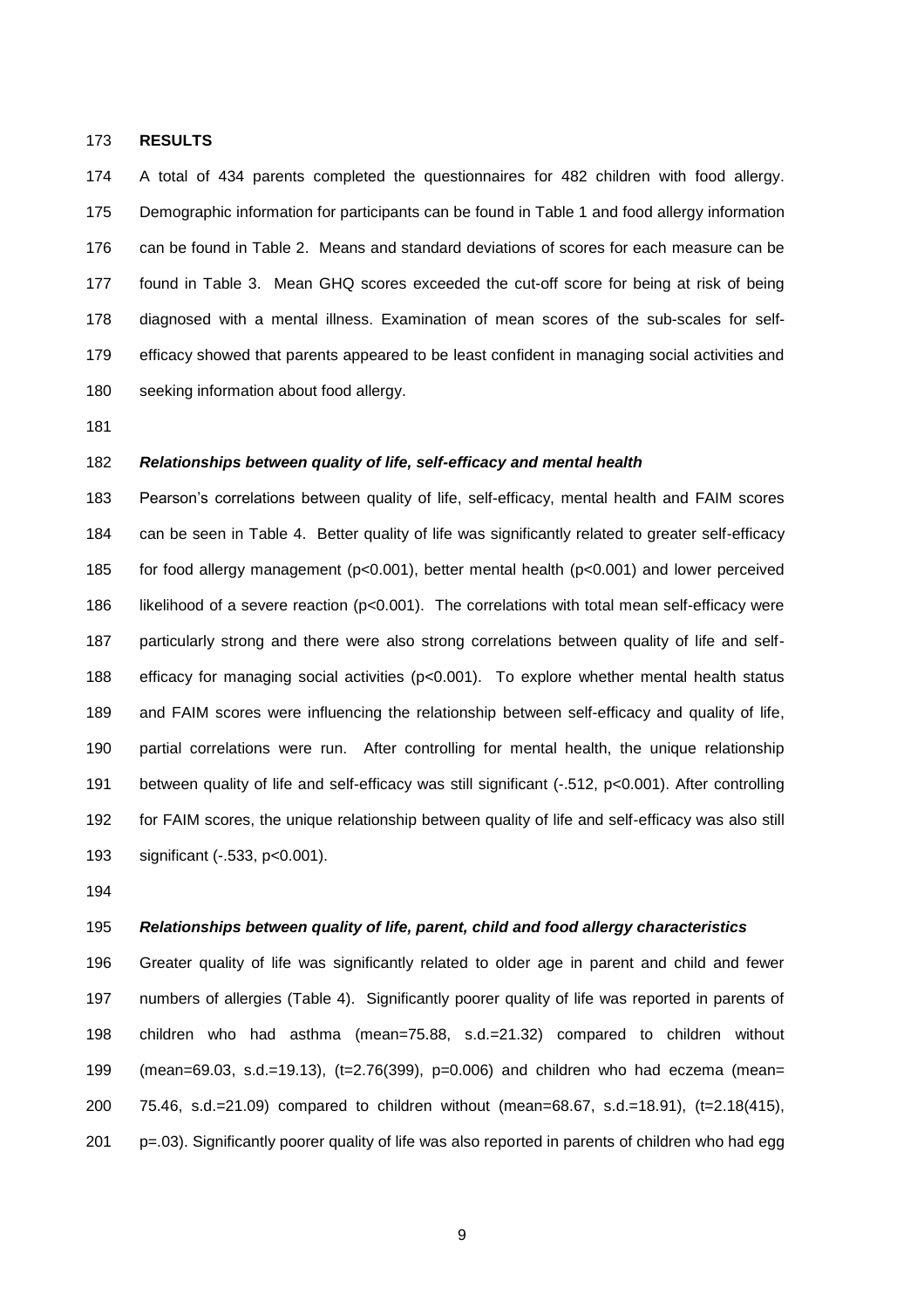allergy (mean=77.72 s.d.=20.50) compared to children without (mean=72.54, s.d.=21.06), (t=2.50(432), p=0.01), history of anaphylaxis (mean=76.03 s.d.=20.97) compared to children with no history (mean=71.68, s.d.=21.04), (t=1.94(369) p=0.05) and hospitalisation due to food allergy (mean=76.55, s.d.=21.02) compared to children who had no such history (mean=70.28, s.d.=20.29), (t=3.00(430), p=0.003).

 As there was a significant relationship between quality of life and age of child, age might be a reason for the differences seen in children with egg allergy, which tends to affect younger children. To assess this, an Analysis of Covariance (ANCOVA) was run. After controlling for age of child there was still a significant difference in quality of life for parents of children with egg allergy or not (F=15.12, p<0.001).

#### *Explaining variance in quality of life*

 Hierarchical regression models were run with variables that significantly related to quality of life. Food allergy and demographic characteristics were entered in step one in order to control for these variables; self-efficacy, GHQ-12 and FAIM scores were entered in step two. In step one age of child, number of allergies and presence of asthma were significantly related to parental quality of life, explaining 7% of the variance. In step two, age of child and number of allergies retained their significance but with attenuated beta coefficients. Food allergy self-efficacy, mental health and FAIM scores were all significantly related to parental quality of life with 46% of the variance in quality of life explained, which was a significant 223 increase from step one  $(R^2 \text{ change} = .385, \text{ p} < 0.001)$ , (Table 5). Examination of the standardized betas showed that self-efficacy explained the most variance in parental quality of life.

 A forced entry regression model was run with the sub-scales of the FASE-P to explore whether particular areas of parental self-efficacy were important in explaining quality of life. The FASE-P sub-scales together explained 35% of the variance in food allergy related quality of life. Examination of both standardized and unstandardized betas (as all predictors were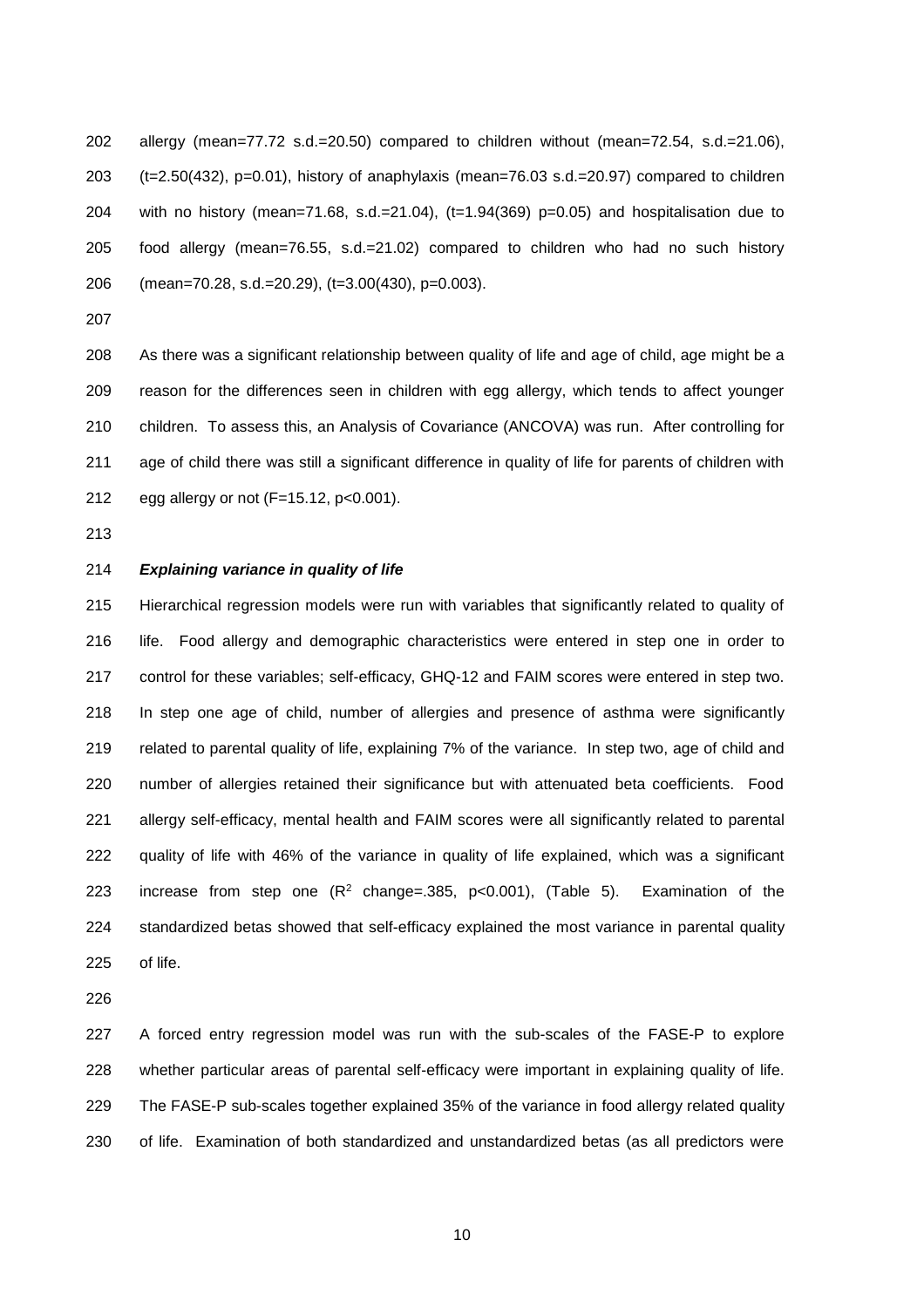measured on the same scale) showed that confidence in managing social activities and 232 precaution and prevention of allergic reactions appeared to be the most important aspects of in explaining food allergy related quality of life in parents (Table 5).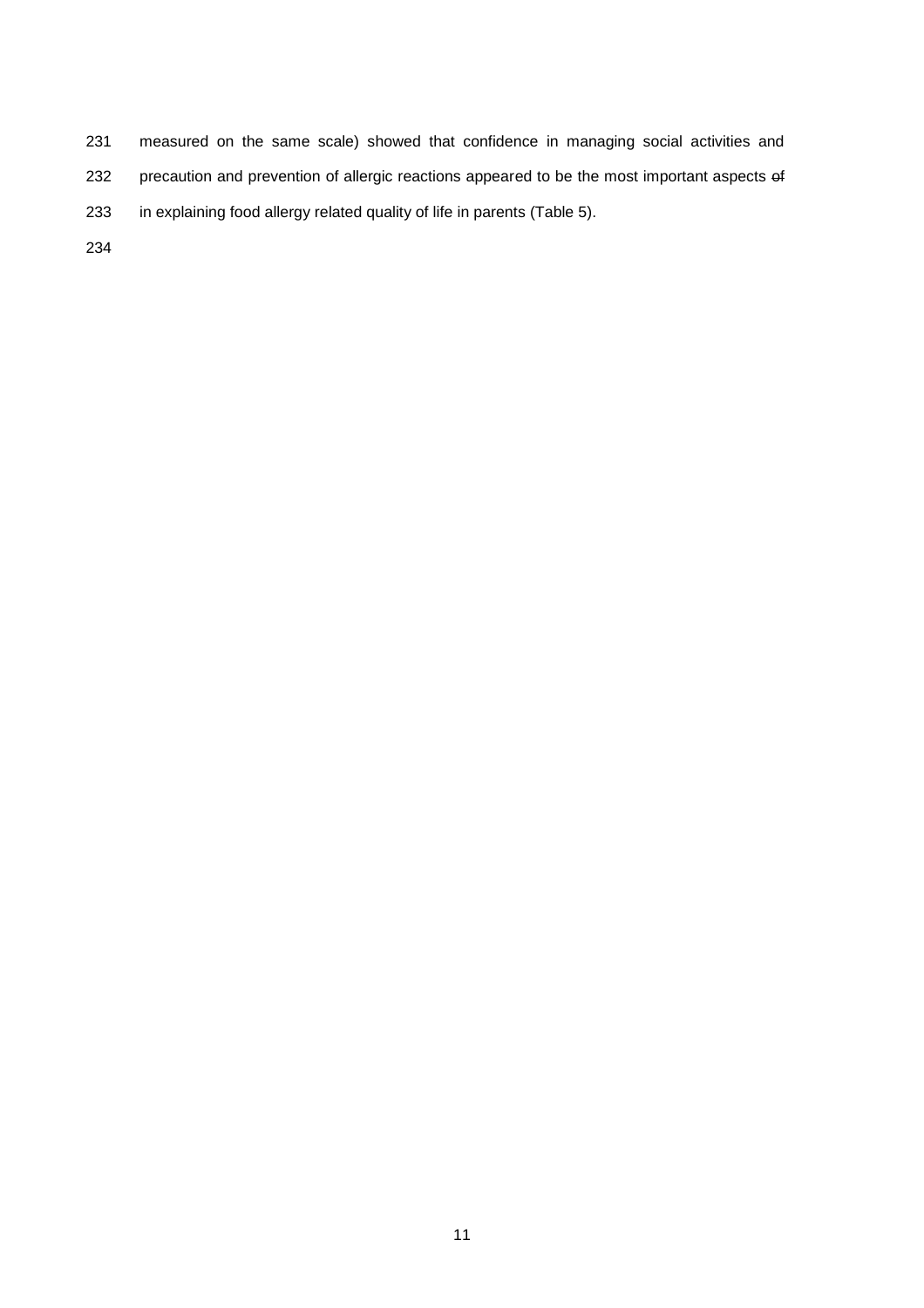#### **DISCUSSION**

 This is the first study to explore the contribution parental self-efficacy for managing food 237 allergy can make in explaining the impact of food allergy on quality of life in the parent. We found that self-efficacy explained the greatest proportion of variance in parental quality of life. The regression model which included just self-efficacy explained over a third of the variance in quality of life and managing social activities and precaution and prevention of allergic reactions appeared to be particularly important. Aspects of allergy such as history of anaphylaxis, type of allergy, other atopic conditions, age of child and age of parent only accounted for a small proportion of the variance. It appears then that parental self-efficacy is an important construct to consider when offering advice and training in food allergy management for the parent or psychological support.

 Self-efficacy for managing social activities explained the greatest proportion of quality of life when just self-efficacy sub-scales were examined. Interestingly this sub-scale also had the lowest level of self-efficacy reported by parents. This sub-scale includes items such as going out to a restaurant, planning a holiday and being on holiday in this country or abroad. Having good self-efficacy to do these sorts of activities appears to be very important to having a good quality of life. Ways in which we can support parents in growing confident in being able to do these things should be explored further, which might include providing information and helping parents with action plans for travelling in this country and abroad.

 The age of the child, the number of food allergies they had and the presence of asthma were all significantly related to parental quality of life, although they explained only a small amount of its variance. Previous studies have also found that presence of other atopic conditions 259 such as asthma and eczema<sup>(23)</sup> and number of allergies<sup>(24-26)</sup> reduces quality of life and these findings therefore provide further evidence of the detrimental effect of multiple allergies on quality of life. It is interesting that our study found that parental quality of life gets better as the child gets older. This may be because parents become used to coping with their child's allergy over time and develop good management strategies and as children get older they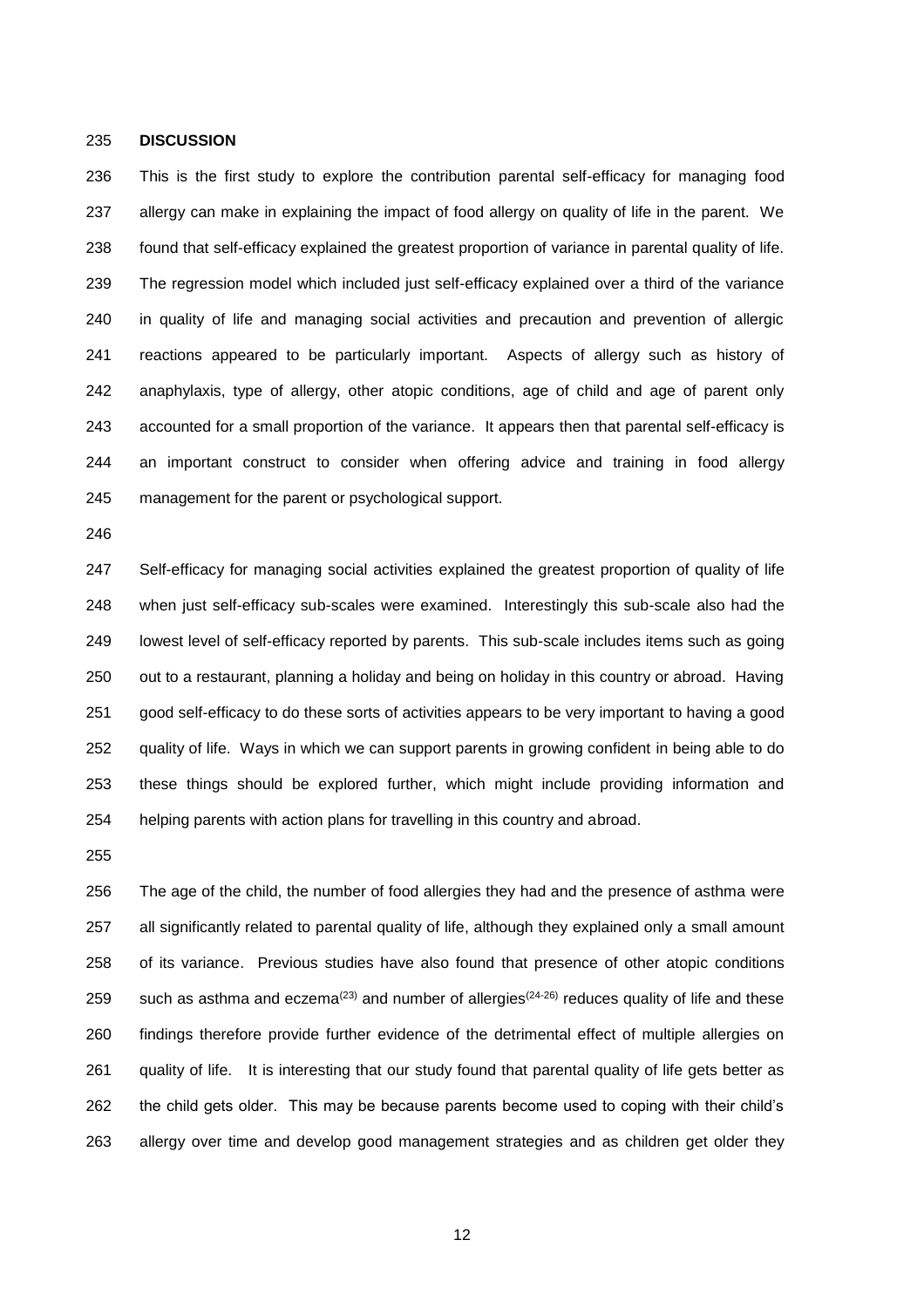take more responsibility for their own allergy management. The child may also grow out of some of their allergies as they get older, resulting in a better quality of life for the family. The relationship between quality of life and age is not consistent in the literature however, with 267 Wassenberg et al<sup>(26)</sup> reporting that younger children (up to age 3 years) had better parental rated quality of life than older children, possibly due to older children taking part in more in social activities and having greater independence from parents. The relationship between age of child and quality of life would therefore benefit from further investigation.

 There was a significant difference in levels of quality of life reported by parents of children with egg allergy compared to other allergies. Much attention has been placed on the impact 274 of allergies such as peanut and nut  $(e.g. 4,6,22)$  and so this is a novel finding. The difference in quality of life found here may be because egg allergy is difficult to manage due to the number of foods that contain egg. It is also a good source of protein and a diet excluding egg would need to substitute other foods to ensure adequate nutritional content. This may be less of an issue when avoiding foods such as peanut and nut.

 A strength of this study was the large sample size drawn from a general population, which provided a sample of participants with a range of food allergy characteristics such as the type of food allergen reported, the length of time since diagnosis and age of child. Nevertheless the study was predominately completed my mothers, which limits any conclusions we can make about what fathers experience, and does rely on parental reporting of a clinical diagnosis in their child. The high proportion of children with prescribed adrenaline auto- injectors implies it is probable that these children had received a clinical diagnosis. It would be useful to examine the relationship between self-efficacy and quality of life in a population drawn from a clinical database to check that self-reporting of allergy has not affected the results. This study is also cross-sectional in nature and so we cannot make any conclusions about cause and effect to determine whether better self-efficacy for food allergy management leads to better quality of life or whether better initial quality of life supports parents to feel more efficacious in how they are managing. It would be useful to conduct a longitudinal study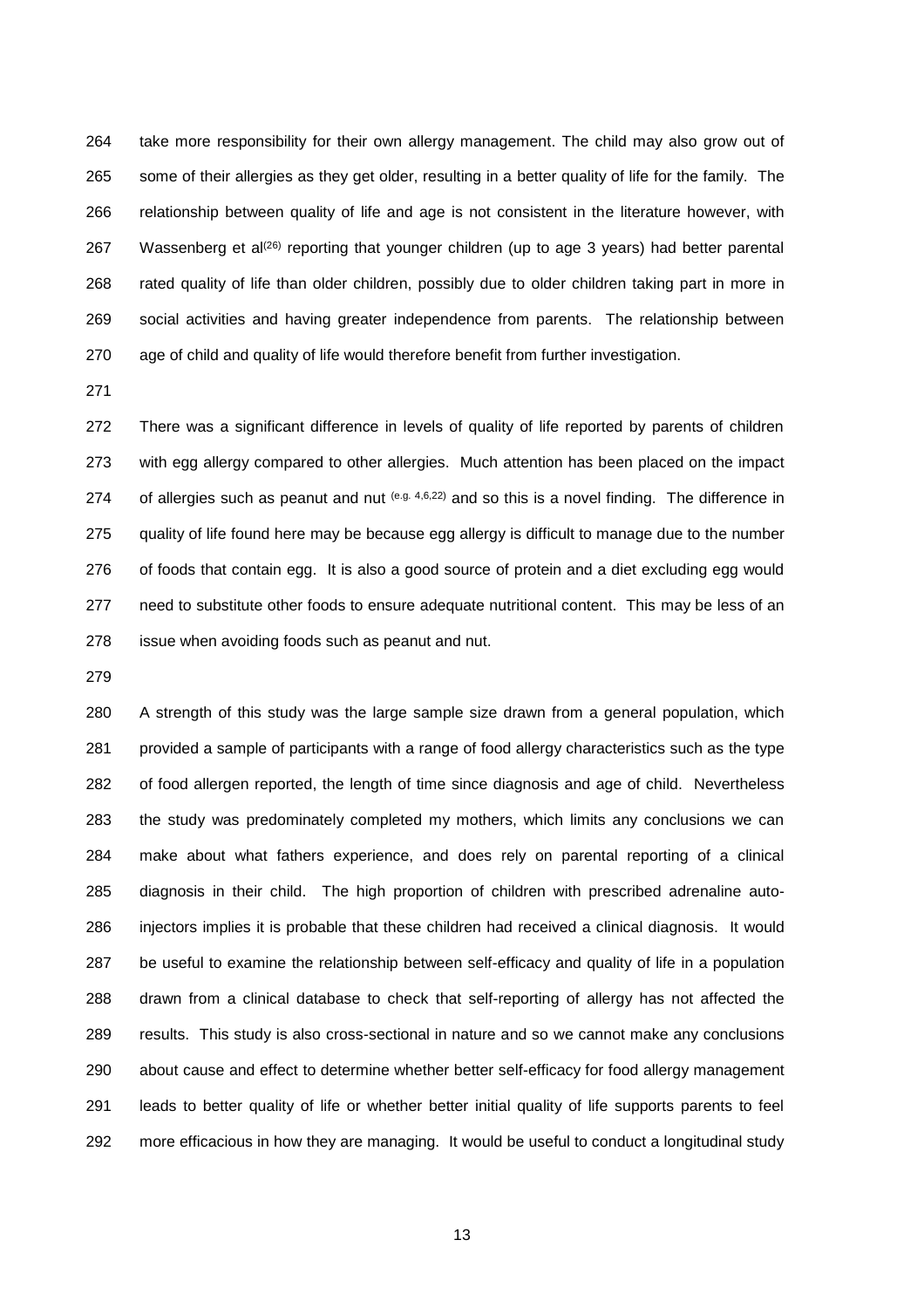looking at food allergy self-efficacy and quality of life from the point of diagnosis and across time in order to ascertain the causal relationships between these variables.

 In conclusion, this study has shown that parental self-efficacy for food allergy management is important in explaining quality of life in parents of children with food allergy. Measurement of self-efficacy should be considered in addition to quality of life when parents attend allergy clinic with their child. Low scores in any domain of self-efficacy could help focus the content of a consultation or prompt a referral to a dietician or to psychological support. Interventions to improve self-efficacy in parents of children with food allergy should be explored as they may be able to improve food allergy related quality of life.

### **Acknowledgements**

 The authors would like to thank the Anaphylaxis Campaign for their support in advertising this study and the parents who took part. This study was funded by pump priming money from the Health and Lifespan Research Group at Aston University.

## **Conflicts of interest**

There are no conflicts of interest.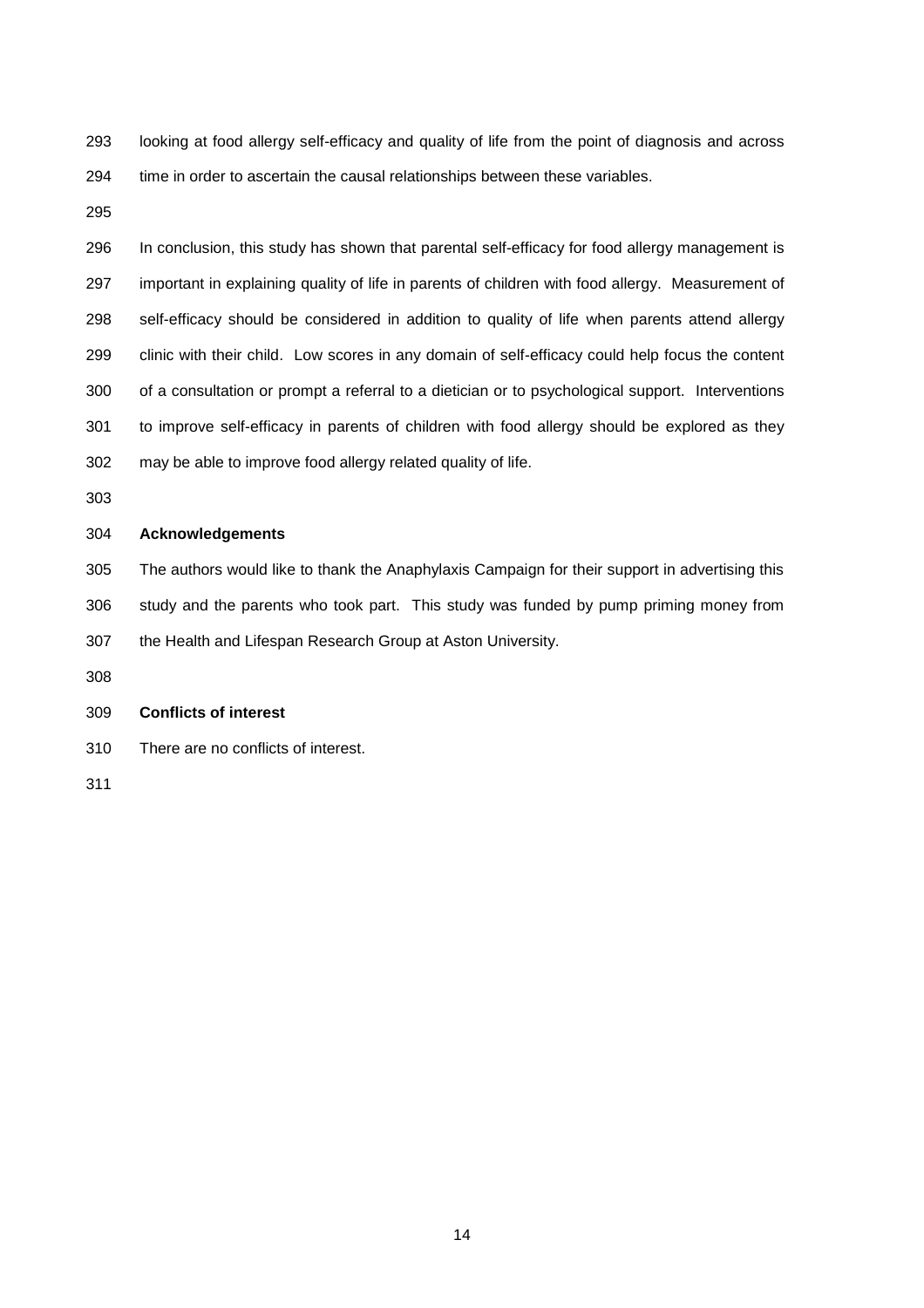**REFERENCES** (1) Sicherer SH. Epidemiology of food allergy. J Allergy Clin Immunol 2011; 127:594-602. (2) Waserman S, Watson W. Food allergy. Allergy, Asthma Clin Immunol 2011; 7(Suppl 1): S7. (3) Morou Z, Tatsioni A, Dimoliatis IDK, Papadopoulos N. Health-related quality of life in children with food allergy and their parents: A systematic review of the literature. J Investig Allergol Clin Immunol 2014;24:288-297. (4) Avery NJ, King RM, Knight S, Hourihane JOB. Assessment of quality of life in children with peanut allergy. Ped Allergy Immunol 2003;14:378-382 (5) WHOQOL Group. Development of the WHOQOL: Rationale and current status. *Int J Mental Health*, 1994;23:24-56. (6) Cummings AJ, Knibb RC, King RM, Lucas JS. The psychosocial impact of food allergy and food hypersensitivity in children, adolescents and their families: a review. Allergy 2010; 65:933-945. (7) Knibb RC, Semper H. Impact of suspected food allergy on emotional distress and family life of parents prior to allergy diagnosis. Pediatr Allergy Immunol 2013; 24:798-803 (8) Akeson N, Worth A, Sheikh A. The psychosocial impact of anaphylaxis on young people and their parents. Clin Exp Allergy 2007; 37:1213-20. (9) Mandell D, Curtis R, Gold M, Hardie S. Anaphylaxis: how do you live with it? Health Soc Work 2005; 30:325-35.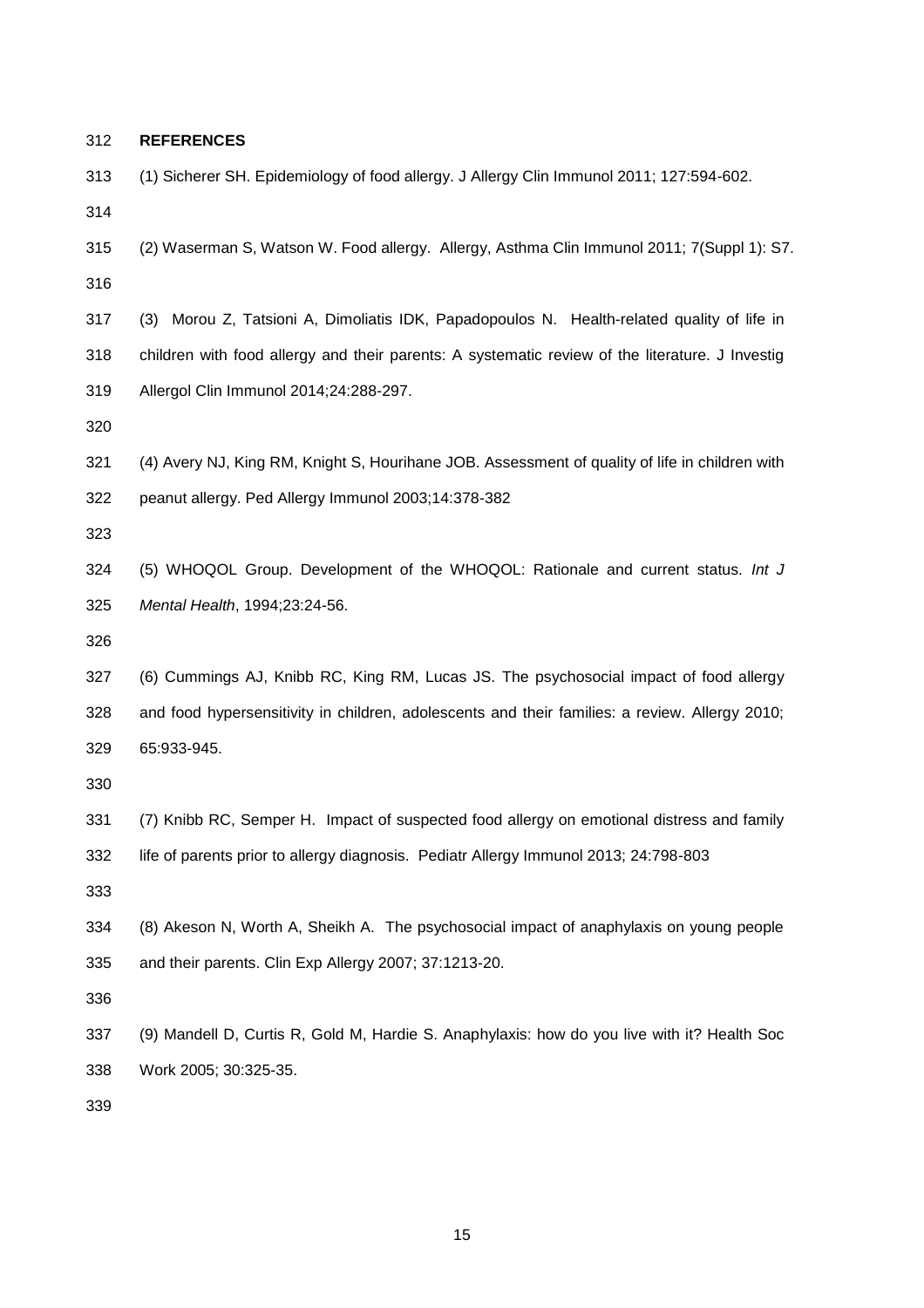(10) Bandura A. Guide for constructing self-efficacy scales. In: Pajares F, Urdan T, eds. Self-efficacy beliefs of adolescents. Greenwich: Information Age Publishing, 2006;307-337.

- (11) Barlow JH, Cullen LA, Cheshire A. Psychological well-being of mothers of children with cerebral palsy. Early Child Dev Care 2006;176:421–428.
- 
- (12) Marchante AN, Pulgaron, ER, Daigre A, Patino-Fernandez AM, Sanchez J, Sanders LM, Delamater AM. Measurement of parental self-efficacy for diabetes management in young children. Child Health Care 2014; 43:110-119.

- (13) Martin MA, Catrambone CD, Kee RA, Evans AT, Sharp LK. Improving asthma self- efficacy: Developing and testing a pilot community based asthma intervention for African American adults. J Allergy Clin Immunol 2009; 123:153-9.
- 
- (14) Lavoie KL, Bouchard A, Joseph M, Campbell TS, Favreau H, Bacon S. Association of asthma self-efficacy to asthma control and quality of life. Annals Behav Med 2008; 36:100- 106.

 (15) Kaul T. Helping African-American Children self-manage asthma: The importance of self efficacy. J School Health 2011; 81:29-33.

 (16) Lorig KR. Ritter P. Stewart AL. Sobel DS. Brown BW Jr. Bandura A. Gonzalez VM. Laurent DD. Holman HR. Chronic disease self-management program: 2-year health status and health care utilization outcomes. Medical Care 2001; 39:1217-23.

 (17) Knibb RC, Barnes C, Stalker C. Parental confidence in managing food allergy: development and validation of the food allergy self-efficacy scale for parents (FASE-P). Clin Exp Allergy 2015;45:1681-1689.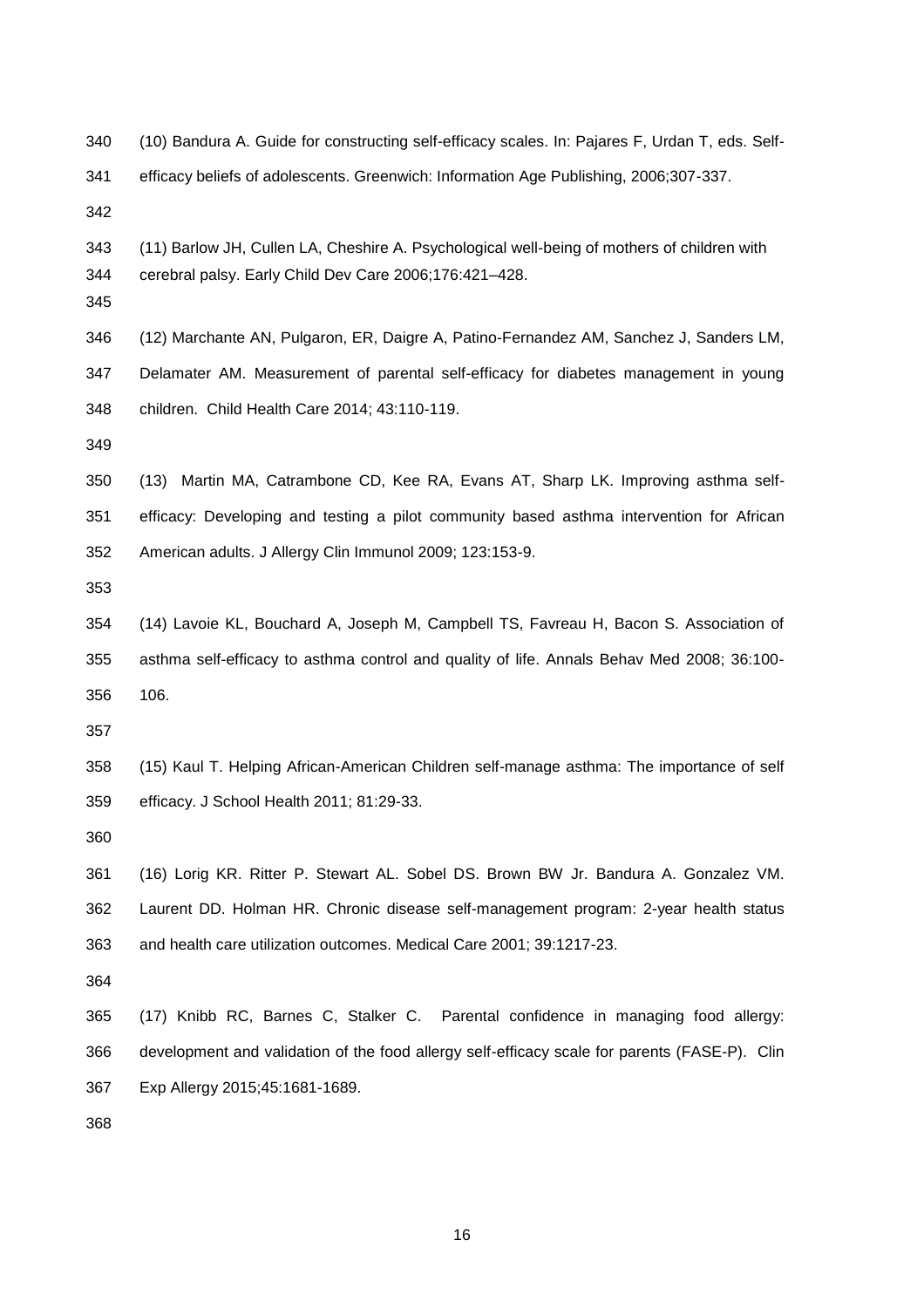| 369                      | (18) Cohen BL, Noone S, Munoz-Furlong A, Sicherer SH. Development of a questionnaire to                                                                                                                                                                         |
|--------------------------|-----------------------------------------------------------------------------------------------------------------------------------------------------------------------------------------------------------------------------------------------------------------|
| 370                      | measure quality of life in families with a child with food allergy. J Allergy Clin Immunol 2004;                                                                                                                                                                |
| 371                      | 114:1159-63.                                                                                                                                                                                                                                                    |
| 372                      |                                                                                                                                                                                                                                                                 |
| 373                      | (19) Knibb RC, Stalker C. Validation of the Food Allergy Quality of Life - Parental Burden                                                                                                                                                                      |
| 374                      | Questionnaire in the U.K. Qual Life Res 2013;22:1841-9.                                                                                                                                                                                                         |
| 375                      |                                                                                                                                                                                                                                                                 |
| 376<br>377<br>378<br>379 | (20) van der Velde JL, Flokstra-de Blok BMJ, Vlieg-Boerstra BJ, Oude Elberink JNG,<br>DunnGalvin A, Hourihane JO'B, Duiverman EJ, Dubois AEJ. Development, validity and<br>reliability of the food allergy independent measure (FAIM). Allergy 2009;65:630-635. |
| 380                      | (21) Goldberg D, Williams P. A User's Guide to the General Health Questionnaire. Slough:                                                                                                                                                                        |
| 381                      | NFER-Nelson, 1988.                                                                                                                                                                                                                                              |
| 382                      |                                                                                                                                                                                                                                                                 |
| 383                      | (22) Cummings AJ, Knibb RC, Erlewyn-Lajeunesse M, King RM, Roberts G, Lucas JS.                                                                                                                                                                                 |
| 384                      | Management of nut allergy influences quality of life and anxiety in children and their mothers.                                                                                                                                                                 |
| 385                      | Pediatr Allergy Immunol 2010; 21:586-594.                                                                                                                                                                                                                       |
| 386                      |                                                                                                                                                                                                                                                                 |
| 387                      | (23) Marklund B, Ahlstedt S, Nordstrom G. Health-related quality of life in food hypersensitive                                                                                                                                                                 |
| 388                      | schoolchildren and their families: parents' perceptions. Health Qual Life Outcomes 2006;4:48.                                                                                                                                                                   |
| 389                      |                                                                                                                                                                                                                                                                 |
| 390                      | (24) DunnGalvin A, de BlokFlokstra BM, Burks AW, Dubois AE, Hourihane JO. Food allergy                                                                                                                                                                          |
| 391                      | QoL questionnaire for children aged 0-12 years: content, construct, and cross-cultural validity.                                                                                                                                                                |
| 392                      | Clin Exp Allergy 2008;38:977-86.                                                                                                                                                                                                                                |
| 393                      |                                                                                                                                                                                                                                                                 |
| 394                      | (25) Flokstra-de Blok BMJ, DunnGalvin A, Vlieg-Boerstra BJ, Oude Elberink JNG, Duiverman                                                                                                                                                                        |
| 395                      | EJ, Hourihane JO'B, Dubois AEJ. Development and validation of a self-administered Food                                                                                                                                                                          |
| 396                      | Allergy Quality of Life Questionnaire for adolescents. J Allergy Clin Immunol 2008;122:139-                                                                                                                                                                     |
| 397                      | 144.                                                                                                                                                                                                                                                            |
|                          |                                                                                                                                                                                                                                                                 |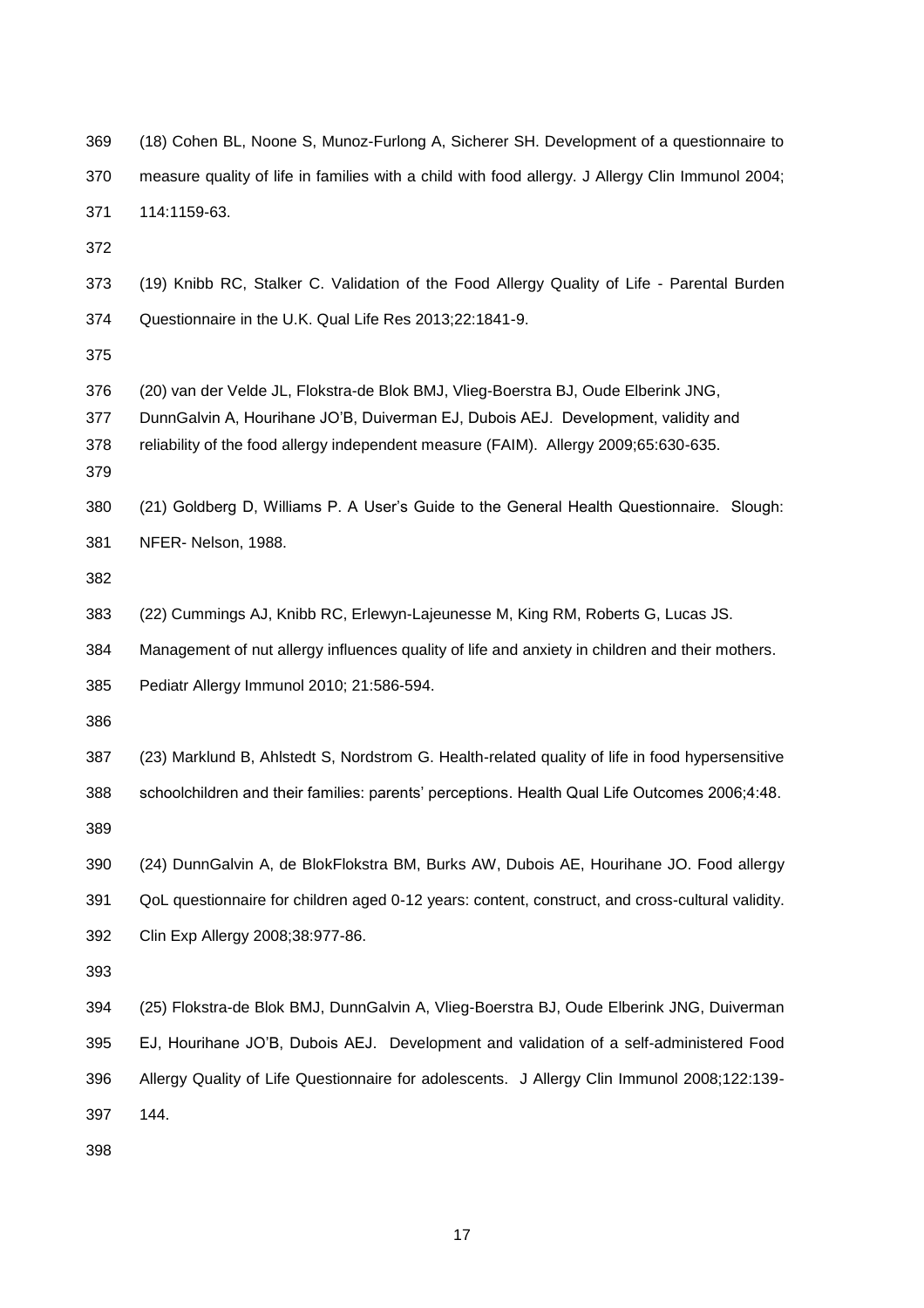- (26) Wassenberg J, Cochard MM, Dunngalvin A, Ballabeni P, Flokstra-de Blok BM, Newman
- CJ et al. Parent perceived quality of life is age-dependent in children with food allergy. Pediatr
- Allergy Immunol. 2012;23:412-9.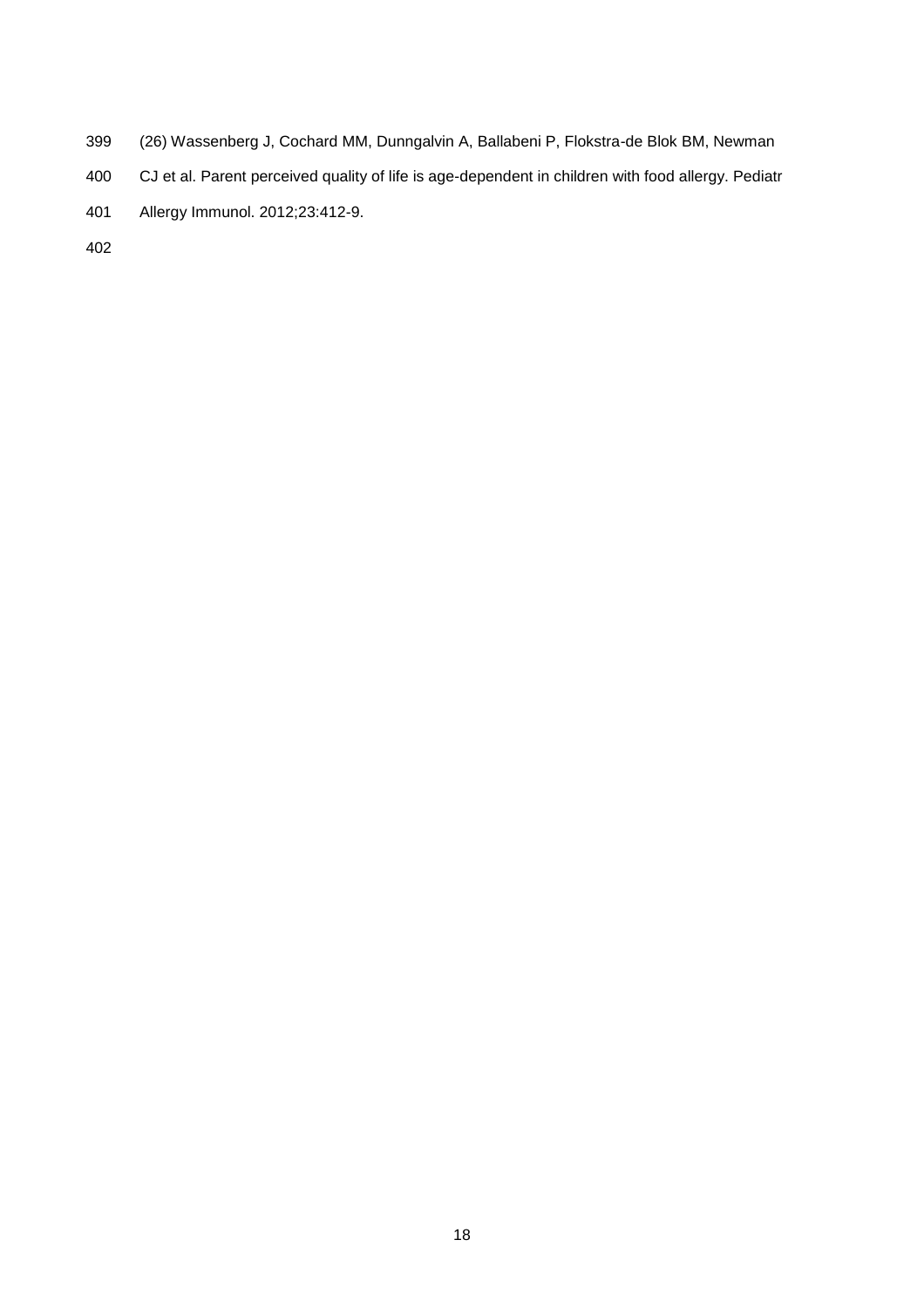|                                                  | Sample n=43404 |
|--------------------------------------------------|----------------|
|                                                  | n/%            |
| Parents age (mean, s.d.)                         | 42.21 (6.41)   |
| <b>Gender of Parent completing survey</b>        |                |
| Male                                             | 19 (4.4%)      |
| Female                                           | 411 (94.7%)    |
| <b>Marital status</b>                            |                |
| Married/living with partner                      | 393 (90.5)     |
| <b>Divorced</b>                                  | 16(3.7)        |
| Single                                           | 17(3.9)        |
| Widowed                                          | 1(0.2)         |
| <b>Employment status</b>                         |                |
| Working full-time                                | 123 (28.3)     |
| Working part-time                                | 204 (47.0)     |
| Full-time education                              | 3(0.7)         |
| Not working or in education                      | 102 (23.5)     |
| <b>Country of residence</b>                      |                |
| UK                                               | 410 (94.5)     |
| Other EU                                         | 12(2.8)        |
| Non-EU                                           | 8(1.8)         |
| Number of children within family (mean, s.d.)    | 2.03(1.12)     |
| Number of children in family with a food allergy |                |
| One                                              | 382 (88)       |
| Two                                              | 44 (10.1)      |
| <b>Three</b>                                     | 6(1.4)         |
|                                                  |                |

403 Table 1. Characteristics of respondents (n %)

Where % don't add up to 100 there are missing values 405<br>406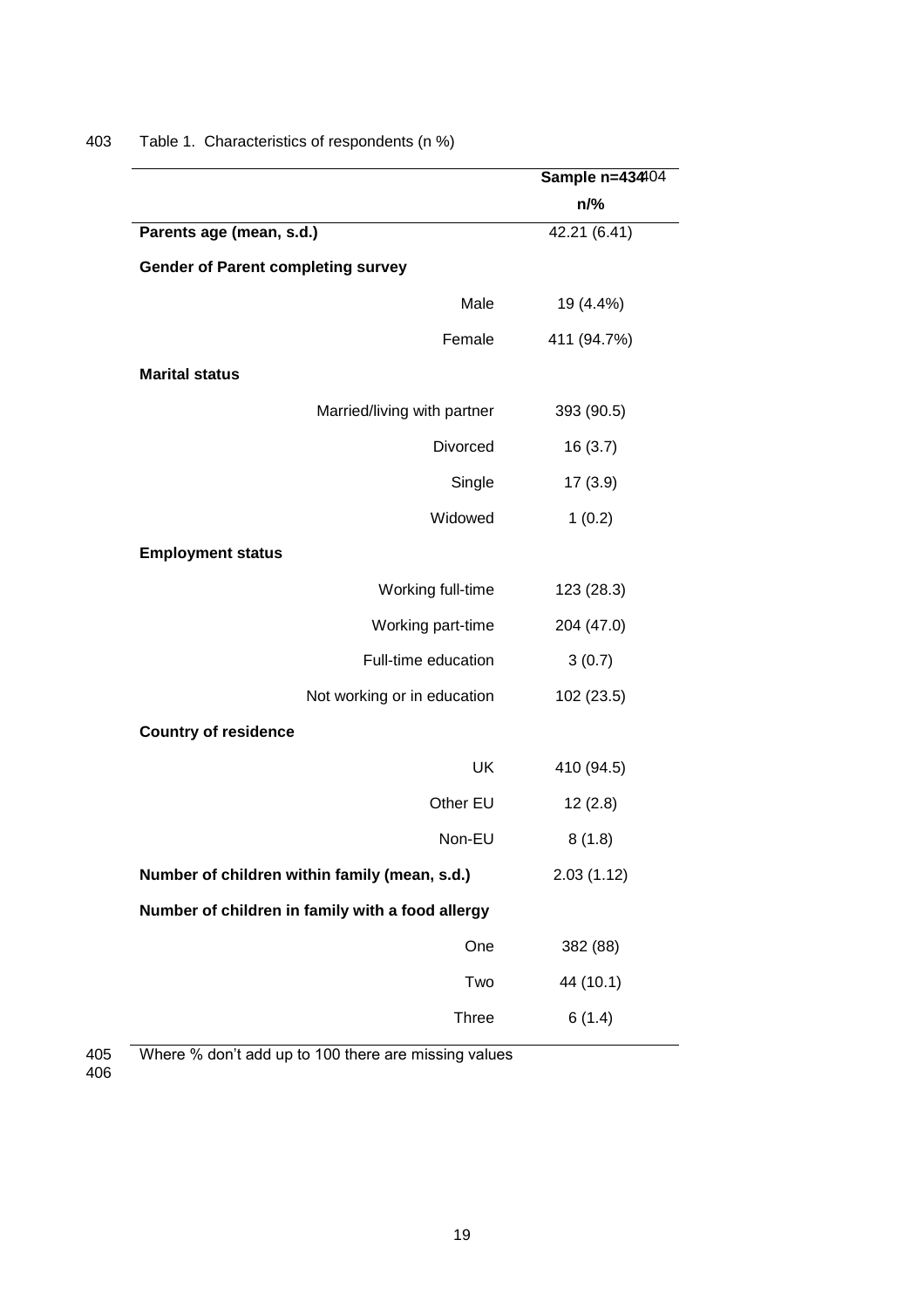# 408 Table 2. Food allergy characteristics (n %).

|                                   | Sample n=482            |  |
|-----------------------------------|-------------------------|--|
|                                   | $\frac{n/%}{9.47(4.7)}$ |  |
| Child age in years (mean, s.d.)   |                         |  |
| Child age range (years)           | $1 - 18$                |  |
| Gender of child with food allergy |                         |  |
| Male                              | 300 (62.2)              |  |
| Female                            | 170 (35.3)              |  |
| <b>Foods reported</b>             |                         |  |
| Peanut                            | 354 (73.4)              |  |
| Tree nut                          | 302 (62.7)              |  |
| Both peanut and tree nut          | 275 (57.1)              |  |
| Egg                               | 177 (36.7)              |  |
| <b>Cows Milk</b>                  | 128 (26.6)              |  |
| Fruit                             | 59 (12.2)               |  |
| Sesame                            | 45 (9.3)                |  |
| Shellfish                         | 36(7.5)                 |  |
| Soya                              | 34(7.1)                 |  |
| Fish                              | 34(7.1)                 |  |
| Wheat                             | 18(3.7)                 |  |
| <b>Symptoms reported</b>          |                         |  |
| Rash, hives, urticaria            | 346 (71.8)              |  |
| Vomiting                          | 247 (51.2)              |  |
| Abdominal Pain                    | 172 (35.7)              |  |
| Swelling of face                  | 296 (60.8)              |  |
| Swelling of lips or tongue        | 270 (56.0)              |  |
| Tingling or sore mouth            | 236 (49.0)              |  |
| <b>Breathing difficulties</b>     | 224 (46.5)              |  |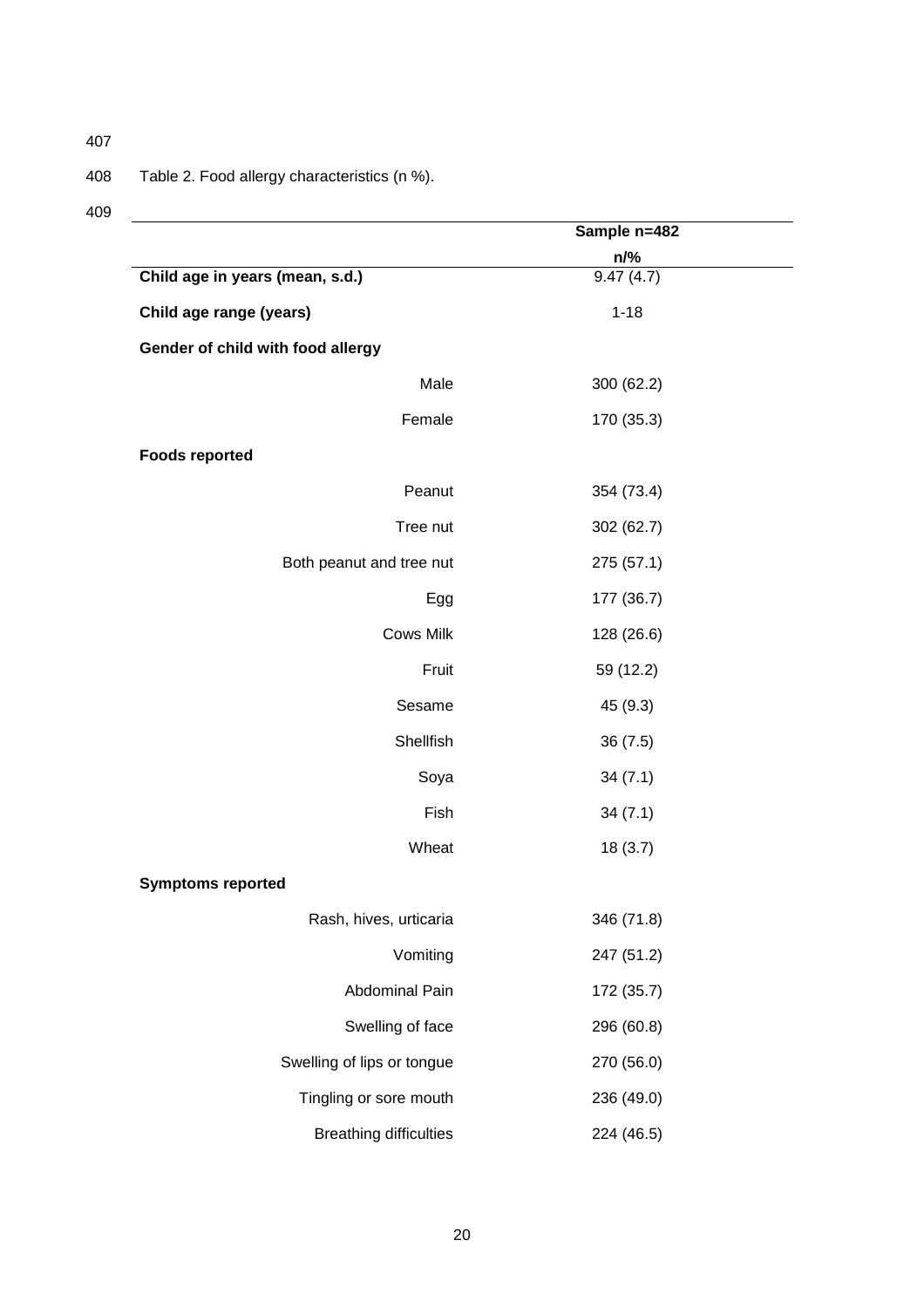| Wheeze                                      | 217 (45.0) |  |  |  |
|---------------------------------------------|------------|--|--|--|
| Throat tightening                           | 188 (39.0) |  |  |  |
| <b>Other allergies</b>                      |            |  |  |  |
| Latex                                       | 15(3.1)    |  |  |  |
| <b>Tree Pollen</b>                          | 122 (25.3) |  |  |  |
| <b>Grass Pollen</b>                         | 134 (27.8) |  |  |  |
| <b>Asthma</b>                               | 337 (69.9) |  |  |  |
| <b>Eczema</b>                               | 403 (83.6) |  |  |  |
| Hayfever                                    | 264 (54.8) |  |  |  |
| <b>History of Anaphylaxis</b>               | 237 (49.2) |  |  |  |
| <b>Prescribed Adrenaline Auto Injector</b>  | 436 (90.5) |  |  |  |
| How allergy diagnosed                       |            |  |  |  |
| Skin prick test                             | 357 (74.1) |  |  |  |
| <b>Blood test</b>                           | 290 (60.2) |  |  |  |
| Food challenge                              | 73 (15.1)  |  |  |  |
| Hospitalisation due to an allergic reaction | 300 (62.2) |  |  |  |

## **to food**

410 Where % don't add up to 100 there are missing values; where % total more than 100 parents 410<br>411<br>412

411 were able to select more than one answer.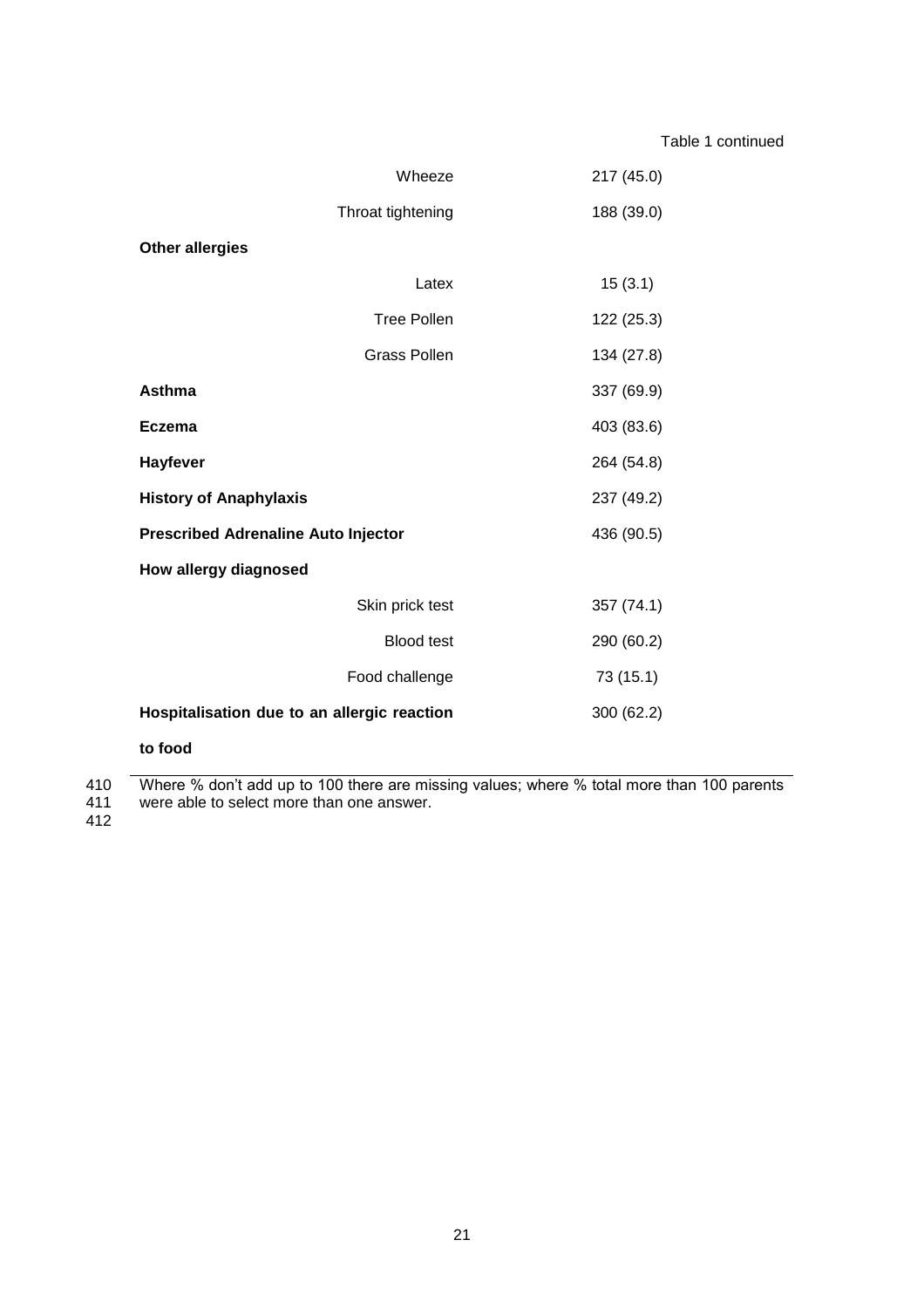413 Table 3. Means (and standard deviations) of scale scores

| <b>Scale</b>                                | Mean (SD)     |
|---------------------------------------------|---------------|
| <b>Quality of life (FAQL-PB)</b>            | 74.47 (20.98) |
| Food Allergy Self-Efficacy (FASE-P)         | 76.07 (11.37) |
| <b>FASE-P sub-scales</b>                    |               |
| Managing social activities                  | 68.85 (20.50) |
| Precaution and prevention                   | 81.22 (11.82) |
| Allergic treatment                          | 88.60 (11.17) |
| Food allergen identification                | 87.41 (11.37) |
| Seeking information                         | 64.11 (16.83) |
| <b>General Health Questionnaire (GHQ12)</b> | 11.06(5.1)    |
| <b>FAIM</b>                                 | 3.32(.97)     |
|                                             |               |

414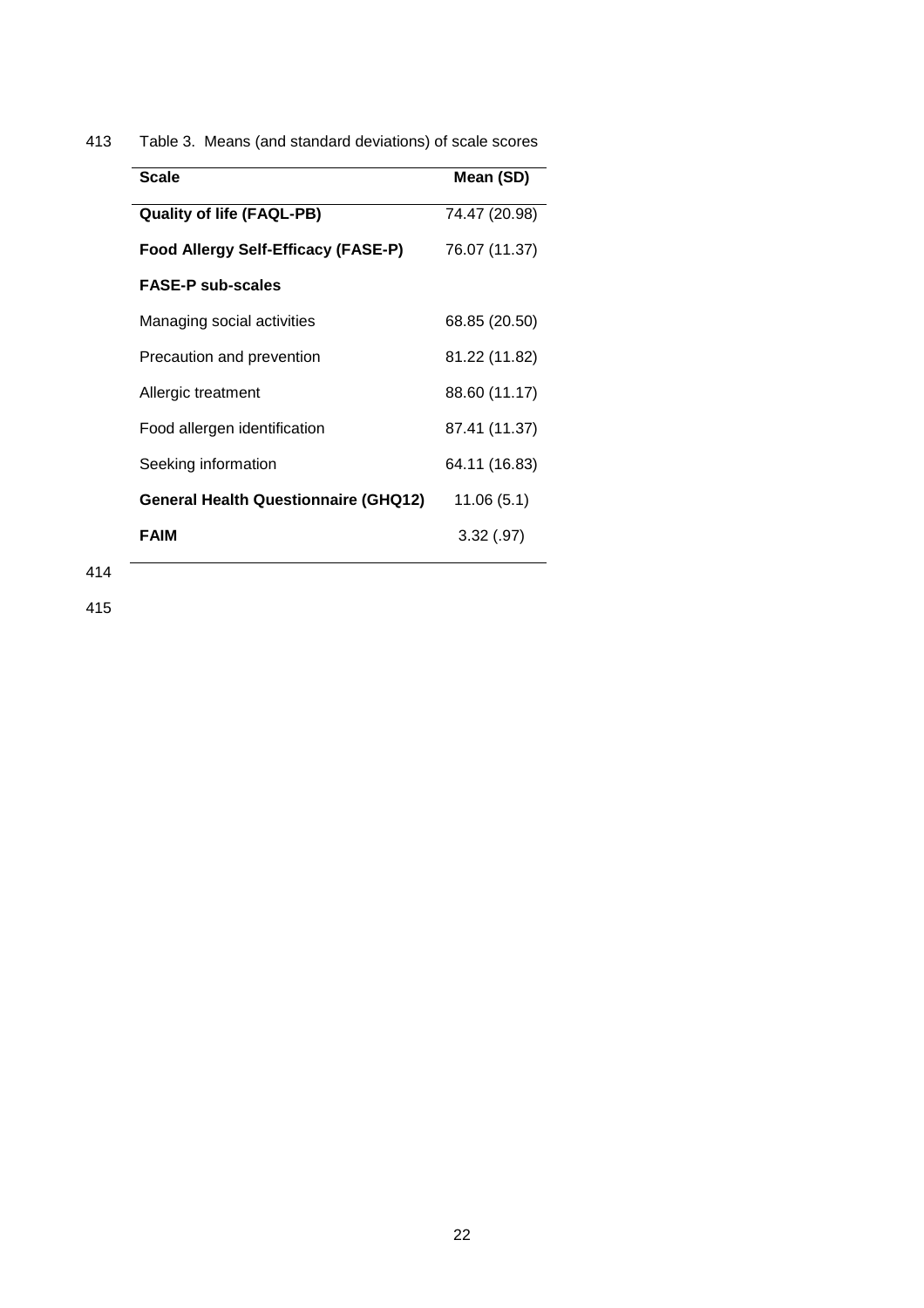416 Table 4. Relationships (Pearsons r) between quality of life, self-efficacy, mental health, FAIM

417 scores and demographic and food allergy characteristics

| <b>Scale</b>                                | <b>Quality of life</b> |
|---------------------------------------------|------------------------|
|                                             | (FAQL-PB)              |
| Age of parent                               | $-205**$               |
| Age of child                                | $-.257***$             |
| <b>Number of allergies</b>                  | $.130*$                |
| Food Allergy Self-Efficacy (FASE-P)         | $-0.563***$            |
| <b>FASE-P sub-scales</b>                    |                        |
| Managing social activities                  | $-0.584***$            |
| Precaution and prevention                   | $-451***$              |
| Allergic treatment                          | $-243***$              |
| Food allergen identification                | $-.219***$             |
| Seeking information                         | $-.280***$             |
| <b>General Health Questionnaire (GHQ12)</b> | $.330***$              |
| <b>FAIM</b>                                 | .447***                |
| *p<0.05; **p<0.01; ***p<0.001               |                        |

421

418

419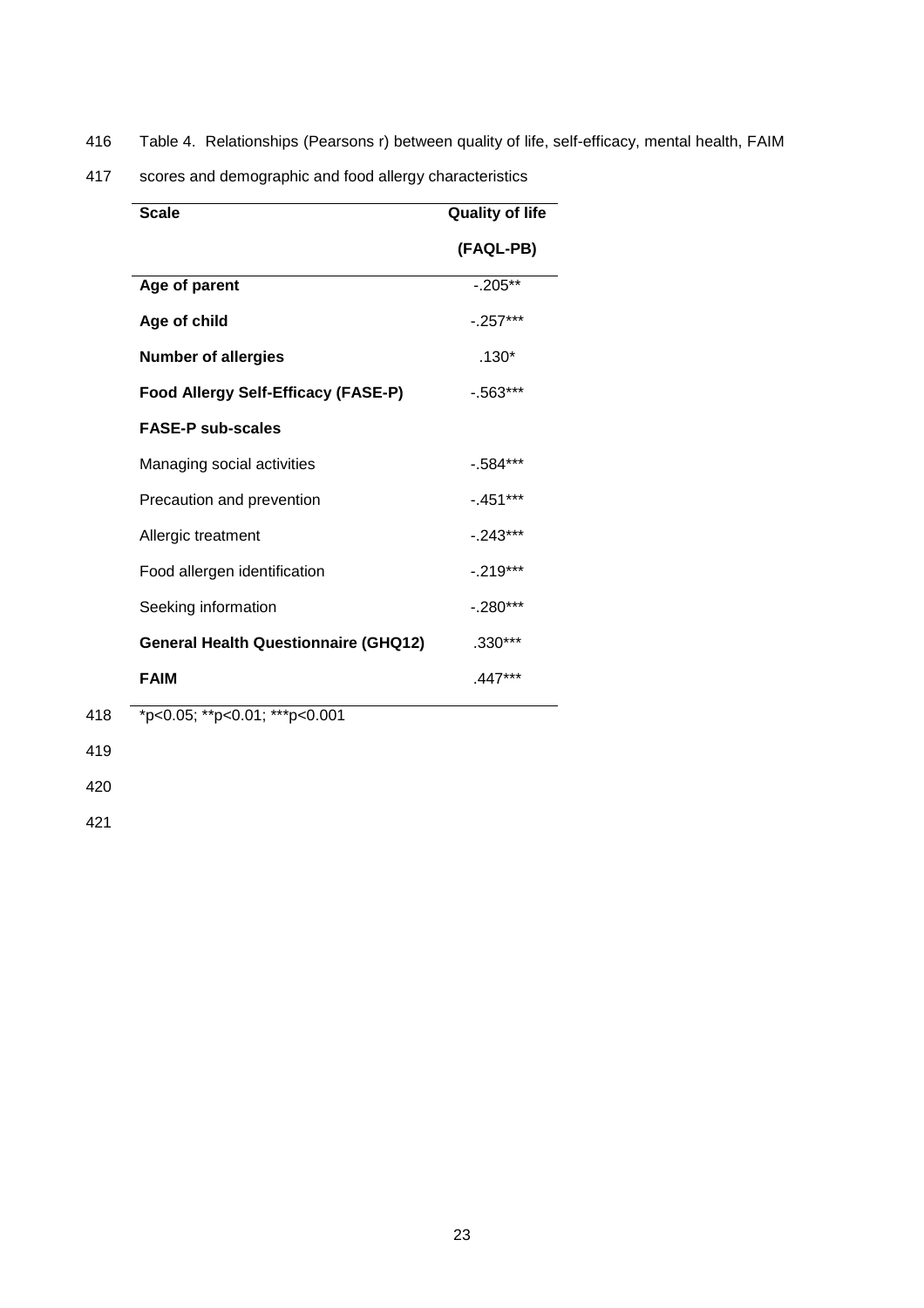422 Table 5. Hierarchical regression models showing significant predictors of parental quality of

423 life

|                                      | Standardised β |             |  |
|--------------------------------------|----------------|-------------|--|
| <b>Predictors</b>                    | Step 1         | Step 2      |  |
| Age of parent                        | $-0.089$       | $-0.013$    |  |
| Age of child                         | $-171*$        | $-115*$     |  |
| Number of allergies                  | $.158*$        | $-.107*$    |  |
| Egg allergy                          | .115           | $-0.096$    |  |
| Asthma                               | $-.118*$       | $-0.003$    |  |
| Eczema                               | $-0.027$       | $-0.029$    |  |
| Anaphylaxis                          | $-061$         | $-0.088$    |  |
| Hosptilisation Hospitalisation       | $-0.046$       | $-0.041$    |  |
| Food Allergy Self-Efficacy (FASE-P)  |                | $-0.451***$ |  |
| General Health Questionnaire (GHQ12) |                | $.128**$    |  |
| <b>FAIM</b>                          |                | .295***     |  |
| F value                              | $3.77***$      | $24.30***$  |  |
| Adj $R^2$                            | .068           | .457        |  |

| <b>Predictors</b>            | <b>Standardised</b> | <b>Unstandardized</b> |  |
|------------------------------|---------------------|-----------------------|--|
| <b>FASE-P sub-scales</b>     | β                   | β                     |  |
| Managing social activities   | $-467***$           | $-482$                |  |
| Precaution and prevention    | $-159**$            | $-280$                |  |
| Allergic treatment           | $-0.013$            | $-0.025$              |  |
| Food allergen identification | $-0.032$            | .058                  |  |
| Seeking information          | $-066$              | $-081$                |  |
| F value                      | 45.840***           |                       |  |
| Adj $R^2$                    | .35                 |                       |  |

424 \*p<0.05; \*\*p<0.01; \*\*\*p<0.001